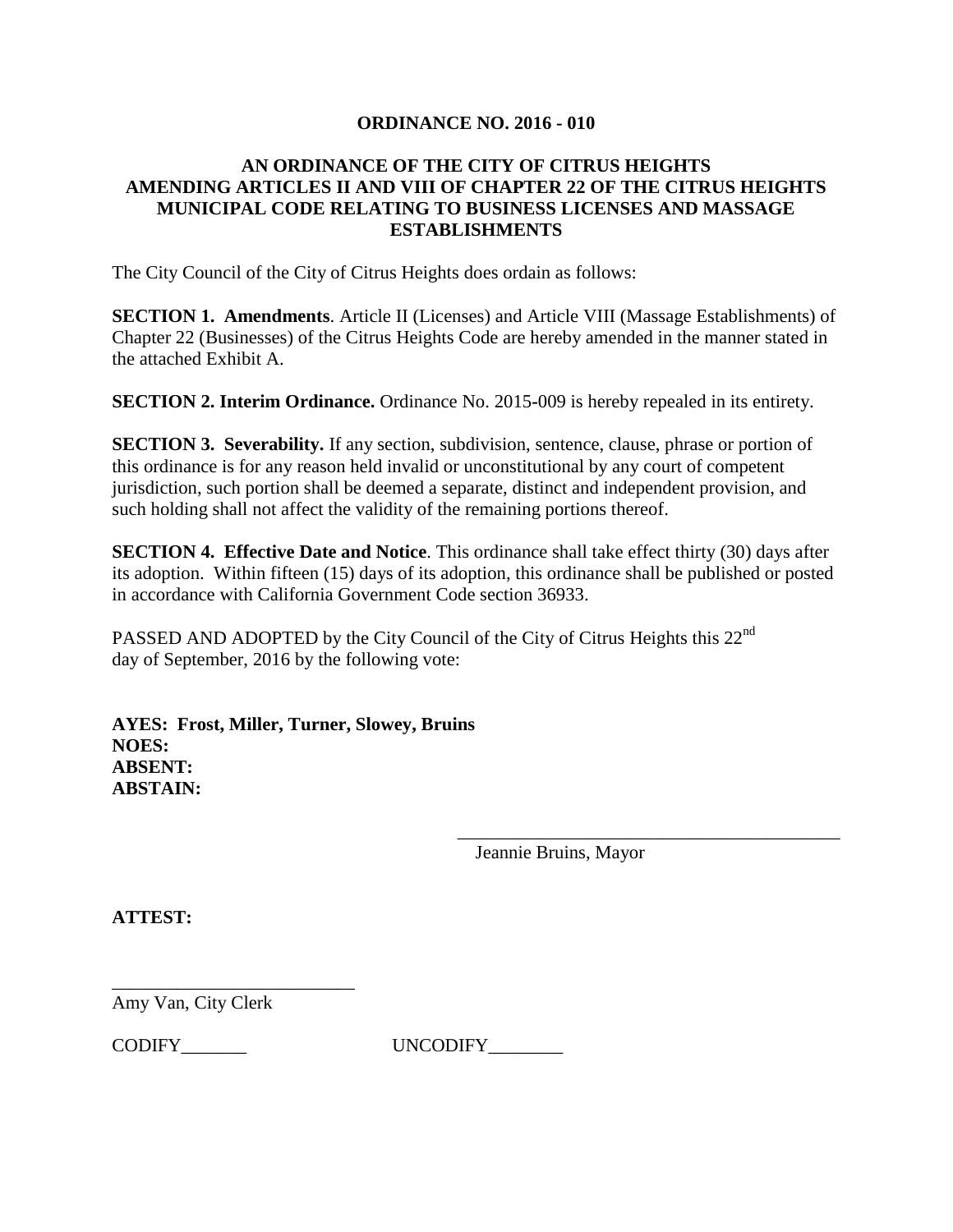# **EXHIBIT A**

**Amendments to Article II (Licenses) of Chapter 22 (Businesses).** Citrus Heights Municipal Code Sections 22-111, 22-116, and 22-202 are hereby amended to read as follows:

### **Sec. 22-111. - Grounds for denial.**

(a) The finance director shall deny an initial application or application for renewal of a general business license if the finance director finds in writing:

(1) The applicant failed to provide sufficient or adequate plans or information necessary to permit determination as to whether the business complies with all city, state, federal, or otherwise applicable codes, rules, regulations or laws;

(2) The finance director determines the business, or the property or building in which the business is housed, violates city, state, federal, or otherwise applicable codes, rules, regulations or laws;

(3) With respect to a business required to obtain a special business license, the special business license has not or will not be issued;

(4) Pursuant to Business and Professions Code  $\S$  16000(c), the applicant or business fails to hold a valid, unexpired, unsuspended, unrevoked contractor's license issued by the State of California, Contractor's State License Board; or

(5) That, based on specific facts identified by the chief of police, the chief of police reasonably concludes that the operation of the proposed business would pose a risk to the public, that the applicant would not conduct the business in a law abiding manner, and/or that the operation of the proposed business would subject patrons of the business to a risk of harm or criminal, deceitful or otherwise unethical practices.

(b) The finance director shall also deny an application for renewal of a business license if he/she determines that one or more conditions applicable to the previous license have been violated and, pursuant to section 22-77, it is determined that such conditions are also applicable to the renewed license.

## **Sec. 22-116. - Appeal hearing.**

(a) No later than 30 days following the filing of a timely appeal, a hearing shall be held to determine whether the appeal should be granted. The city shall provide the appellant written notice of the time, date, and place of the hearing no later than ten days before the hearing date.

(b) The finance director shall have the burden of proof during the hearing. The provisions of the California Administrative Procedure Act (Government Code § 11500 et seq.), and the formal rules of evidence do not apply at the hearing. At the conclusion of the hearing, the Hearing Officer shall prepare a written decision which either grants or denies the appeal and contains findings of fact and conclusions of law. The written decision shall be filed with the finance director not later than 10 days following the date on which the hearing is closed. The finance director shall, within five days of the filing of such decision, serve the applicant or licensee with notice and copy of the written decision.

(c) With regard to an appeal from the imposition of conditions on a new license, during the term of a general business license, or on an application for renewal of a general business license, the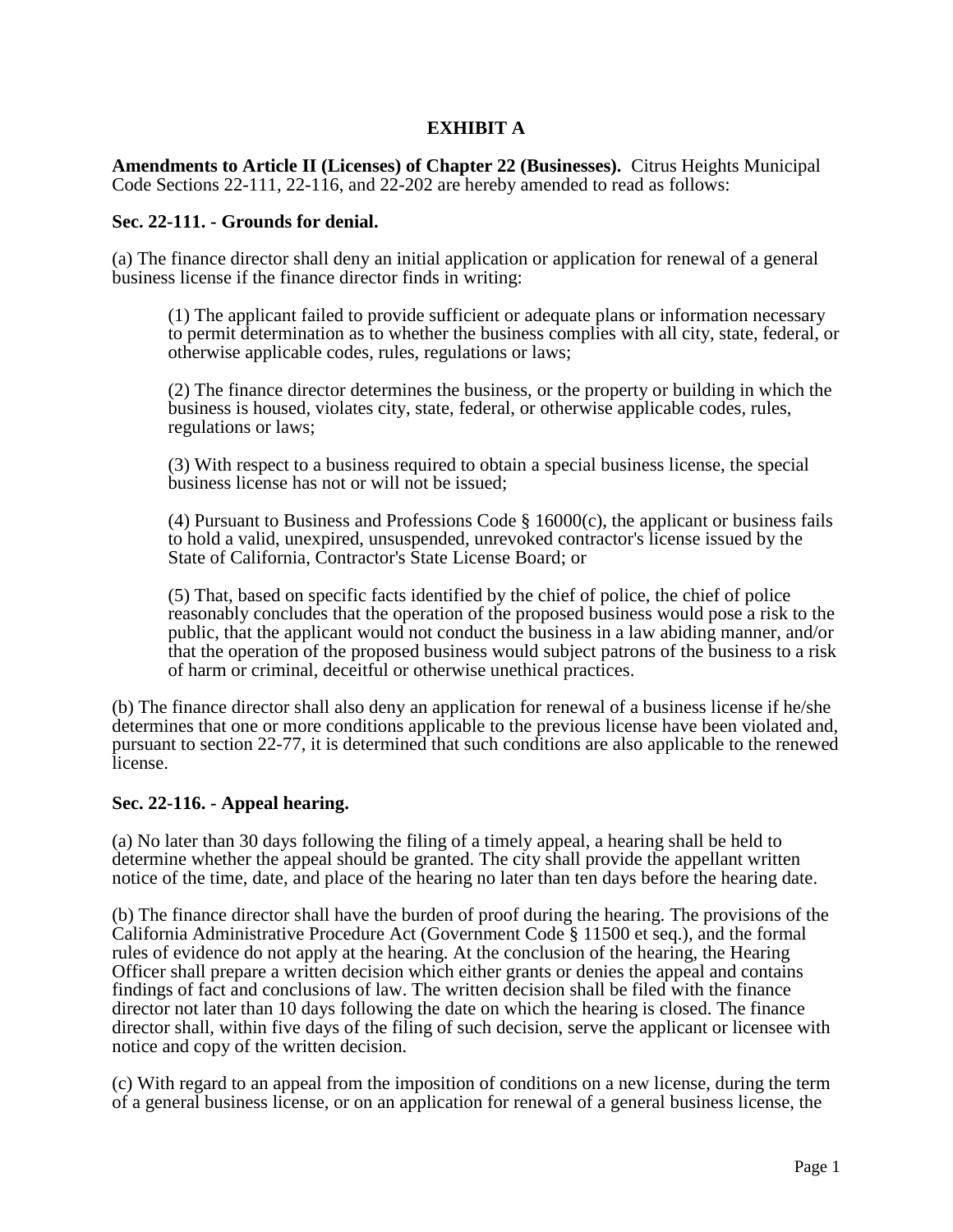finance director must demonstrate by substantial evidence the necessity of the conditions. If the conditions are upheld, the hearing officer's decision shall provide findings regarding the evidence within the record supporting the determination.

## **Sec. 22-202. - Appeal hearing.**

(a) No later than 30 days following the filing of a timely appeal, a hearing shall be held to determine whether the appeal should be granted. The city shall provide the appellant written notice of the time, date, and place of the hearing no later than ten days before the hearing date.

(b) The finance director shall have the burden of proof during the hearing. The provisions of the California Administrative Procedure Act, Government Code § 11500 et seq., and formal rules of evidence do not apply at the hearing. At the conclusion of the hearing, the hearing officer shall prepare a written decision which either grants or denies the appeal and contains findings of fact and conclusions. The written decision shall be filed with the finance director no later than 10 days following the date on which the hearing is closed. The finance director shall, within five days of the filing of such decision, serve the applicant or licensee with notice and copy of the written decision.

(c) With regard to an appeal from the imposition of conditions during the term of a special business license or employee permit, or on an application for renewal of a special business license or employee permit, the finance director must demonstrate by substantial evidence the necessity of the conditions. If the imposition of such conditions is upheld, the hearing officer shall specifically provide findings regarding the evidence within the record supporting the determination.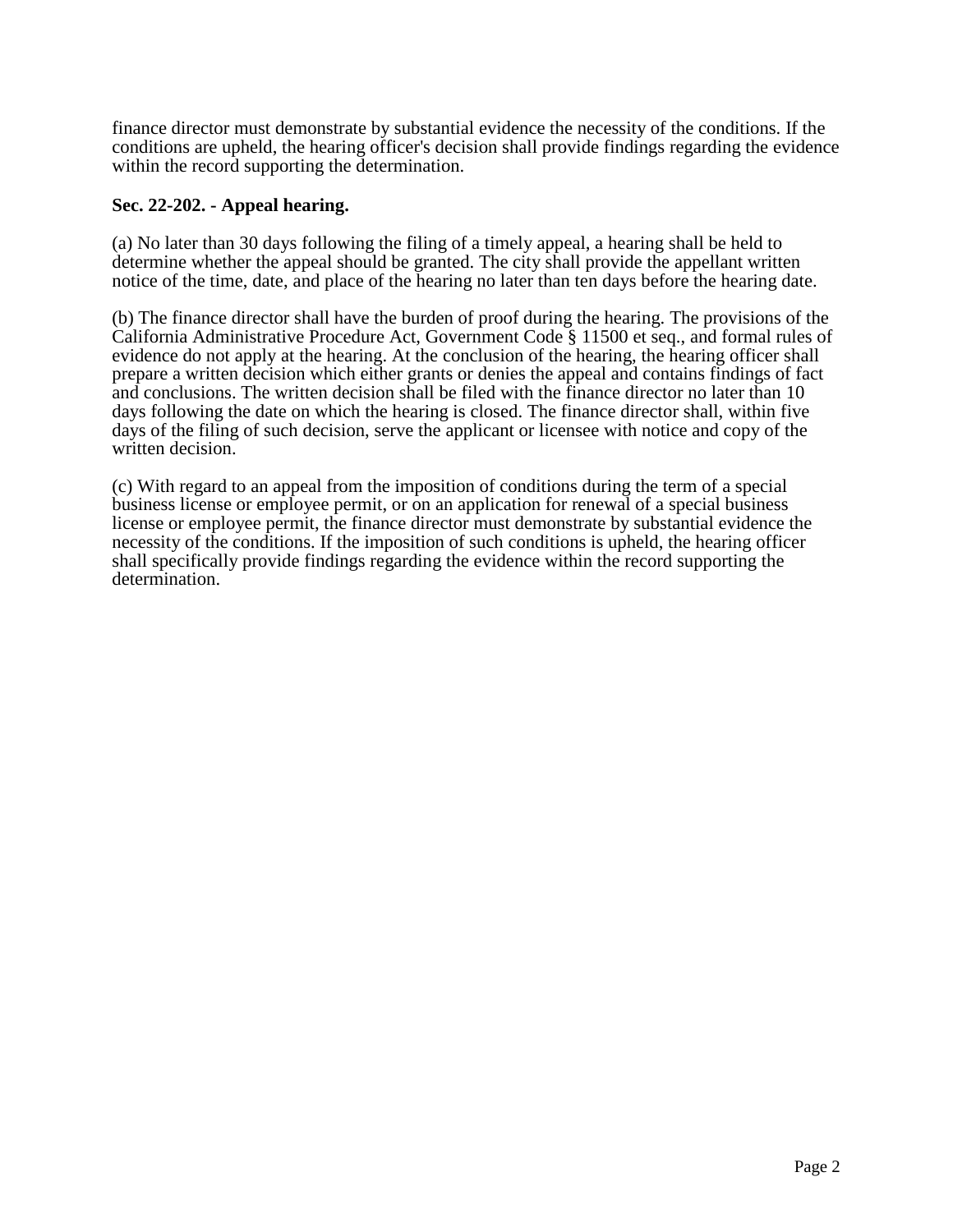**Amendments to Article VIII (Massage Establishments) of Chapter 22 (Businesses).** Article VIII (Massage Establishments) of Chapter 22 (Businesses) is hereby renumbered and amended to read in its entirety as follows:

## **ARTICLE VIII. - MASSAGE ESTABLISHMENTS**

## **DIVISION 1. - GENERALLY**

### **Sec. 22-600. - Title.**

This article shall be known as the "Massage Establishment Licensing Law of the City of Citrus Heights."

### **Sec. 22-601. - Authority.**

This article is enacted pursuant to Chapter 6, Part 1 of Division 1 of Title 5 of the California Government Code (commencing with Section 51030).

### **Sec. 22-602. - Purpose and intent.**

The purpose of this article is to provide for the orderly regulation of the business of massage and massage therapists in the city, and to protect the public's health and safety by establishing certain licensing standards pertaining to massage therapy business activities within the City of Citrus Heights and to recognize massage therapy as a legitimate business occupation and healthrelated service.

### **Sec. 22-603. - Construction of this article with other city codes.**

To the extent that there is any conflict between the provisions of this article and the provisions of any other section(s) of this Code, the provisions of this article shall prevail.

### **Sec. 22-604. - Definitions.**

The definitions contained in this section shall govern the construction of this article. Words contained in this article but not defined by this section shall be construed according to the ordinary and common usage of the word, taking into consideration the context of the language and the definition of the word as provided in a standard English language dictionary.

"Applicant" means any person who applies for a license as required by this article. In the event the applicant is a non-natural person (e.g., a corporation), the term applicant shall also include the responsible person legally authorized to act on behalf of the applicant and, submit an application to the city pursuant to this article.

"Approved national massage organization or association" means an organization recognized by the City of Citrus Heights, specifically the: American Massage Therapy Association (AMTA) or the Associated Bodywork and Massage Professionals (ABMP), or a similar organization which requires: completion of at least 100 hours of massage training or experience; possession of practioner's liability insurance coverage in the minimum amount of \$2,000,000.00 per event; adherence to a code of ethics; and renewal of an annual membership.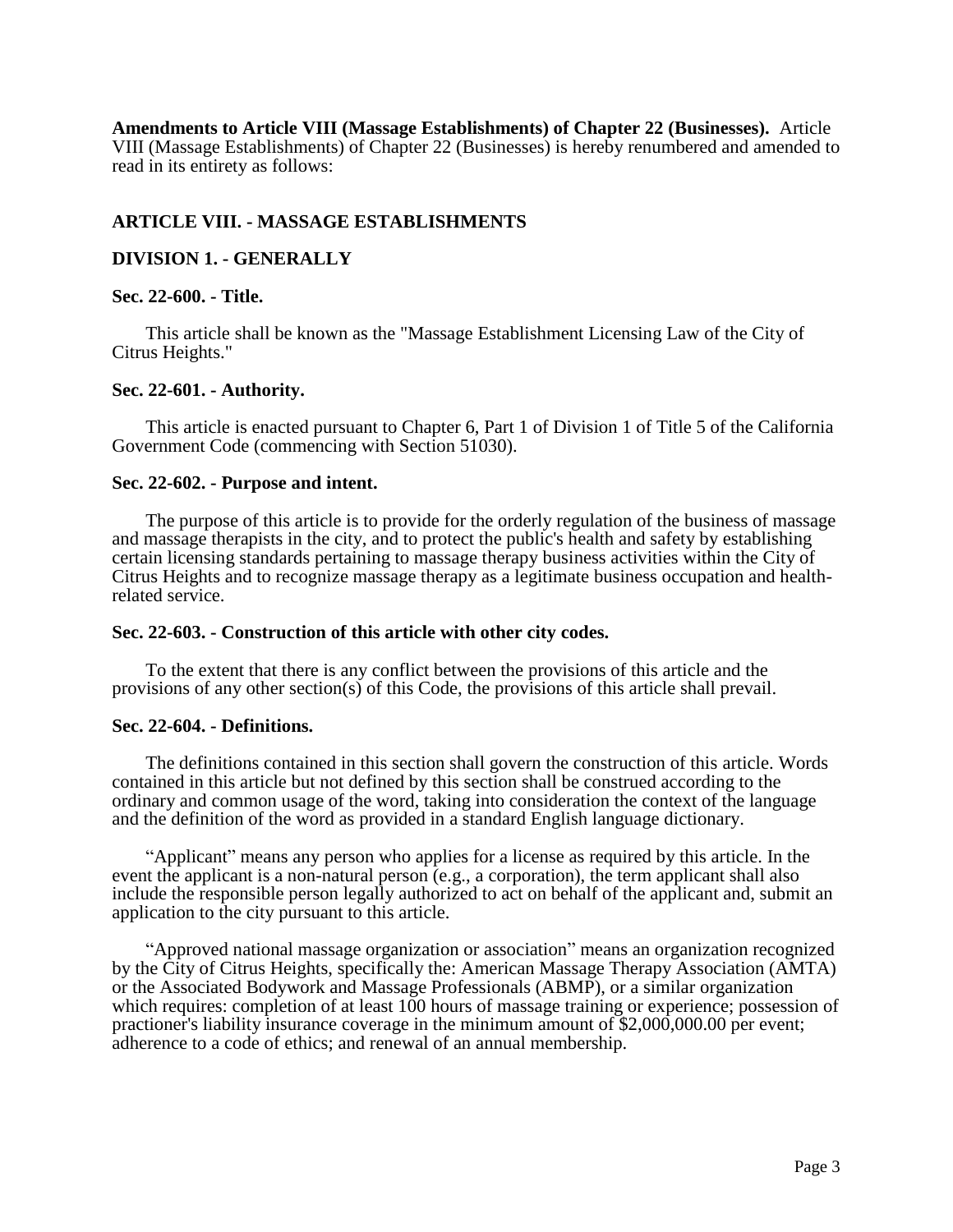"California Massage Therapy Council" or "CAMTC" means the nonprofit organization created pursuant to Business & Profession Code Section 4600, *et seq.* to regulate and issue massage practitioner and therapist certificates.

"CAMTC certificate" or "certificate" means the certificate, or conditional certificate, issued by the California Massage Therapy Council to massage therapists and to massage practitioners that entitles the holder to practice massage. When used in this article, "CAMTC certification" or "CAMTC-certified" means a person who has a valid, unexpired CAMTC certificate.

"CAMTC identification card" means a valid and unexpired identification card issued by the California Massage Therapy Council containing a certificate holder's name, photograph, and certification number.

"Certificate holder" means a person who has a valid, unexpired certificate from, and who is in good standing with, the California Massage Therapy Council.

"Chief of police" means the Citrus Heights Police Department Chief of Police or his/her designee.

"City" means the City of Citrus Heights.

"City clerk" means the City Clerk of the City of Citrus Heights or his/her designee.

"City council" means the City Council of the City of Citrus Heights.

"Compensation" means a payment, loan, advance, donation, contribution, deposit, or gift of money, or anything of value.

"Employee" means a person who performs any massage service on the premises of a massage establishment on a full-time, part-time, or contract basis, whether or not the person is denominated an employee, independent contractor, agent, or otherwise and whether or not the person is paid a salary, wage or other compensation by the massage establishment.

"Finance director" means the City of Citrus Heights Finance Director or his/her designee.

"Home occupation massage therapist" means a massage therapist who engages in the business of massage therapy in his/her home or residence, or who engages in massage therapy in both his/her home or residence and in a massage establishment.

"Licensee" means any person operating or maintaining a massage establishment pursuant to a massage establishment license.

"Massage" means any method of placing pressure on, or friction against, or manipulating, stroking, kneading, rubbing, tapping, pounding, vibrating, or stimulating of the external parts of the human body below the neck with the hands or other parts of the body, with or without the aid of any mechanical or electrical apparatus or appliances, or with or without supplementary aids such as rubbing alcohol, liniments, antiseptics, oils, powder, creams, lotions, ointments or other similar preparations commonly used in the practice of massage.

"Massage establishment" means a fixed place of business where any person engages in or carries on massage in exchange for any form of compensation.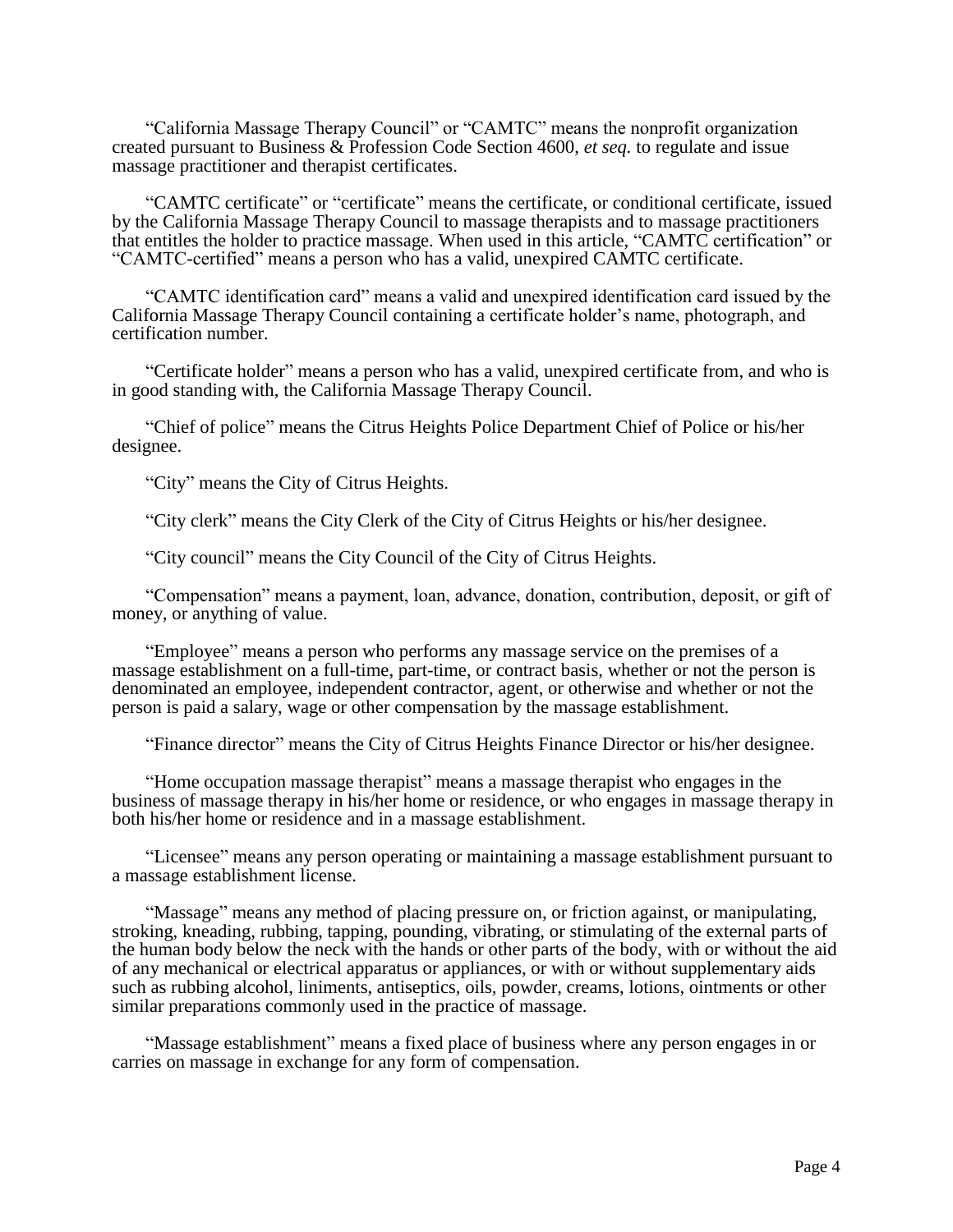"Massage establishment license" or "license" means a license issued by the finance director and required pursuant to this article, to operate or maintain a massage establishment within the city, issued to the massage establishment's responsible person.

"Massage therapist" means any person who gives or administers a massage to another person, for any form of consideration whatsoever. Unless otherwise specified, "massage therapist" includes those persons with CAMTC certification and those individuals classified by his/her school of education as bodyworkers, bodywork therapists, massage practitioner, bodywork practitioner, or massage technicians.

"Off-premises massage therapist" means massage therapists who provide off-premises massage services and who are self-employed and/or who contract with or work for a business other than a massage establishment. Massage therapists who conduct massage as a home occupation are engaged in off-premises massage therapist businesses.

"Owner" means each of the following:

- (a) for a sole proprietorship, the sole owner of the business;
- (b) for a business association, each owner of more than 10% of the business;
- (c) for a corporation, each stockholder holding more than 10% of the corporation and each officer and director of the corporation;
- (d) for a limited liability company, each member of the company; and
- (e) for a partnership, each partner, excluding limited partners owning less than 10% of the partnership, and where a partner is a corporation, the provisions pertaining to a corporate applicant in division (C) apply.

"Person" means any individual, partnership, firm, association, joint stock company, corporation or combination of individuals of whatever form or character.

"Recognized massage school" means a facility that (1) teaches the theory, ethics, practice, profession or work of massage; (2) requires a resident course of study before the student shall be furnished with a diploma or a certificate of graduation from such school or institution of learning following the successful completion of such course of study or learning; and (3) meets the minimum standards for training and curriculum in massage and related subjects and that was either recognized by the Bureau of Private Postsecondary and Vocational Education pursuant to former Section 94739 of the California Education Code prior to July 1, 2007, and on the date the received his/her certificate, or is recognized by the department of consumer affairs, by an institution accredited by the Accrediting Commission for Senior Colleges and Universities or the Accrediting Commission for Community and Junior colleges of the Western Association for Schools and Colleges and that is one of the following: (a) a public institution, (b) an institution incorporated and lawfully operating as a nonprofit public benefit corporation under the state of California laws, and that is not managed by an entity for profit; (c) a for-profit institution; (d) an institution incorporated that does not meet all of the criteria in subparagraph (b) that is incorporated and lawfully operating as a nonprofit public benefit corporation, that has been continuously operating since April 15, 1997; (d) a college or university of the state of higher education system, as defined in Education Code § 100850; or (e) a school of greater or equal training that is approved by the corresponding agency recognized by the U.S. Department of Education. Schools or institutions of learning offering a correspondence course not requiring actual attendance shall not be deemed a recognized massage school. The applicant shall provide the documentation necessary, to the satisfaction of the finance director, to provide proof that his/her school is a recognized massage school.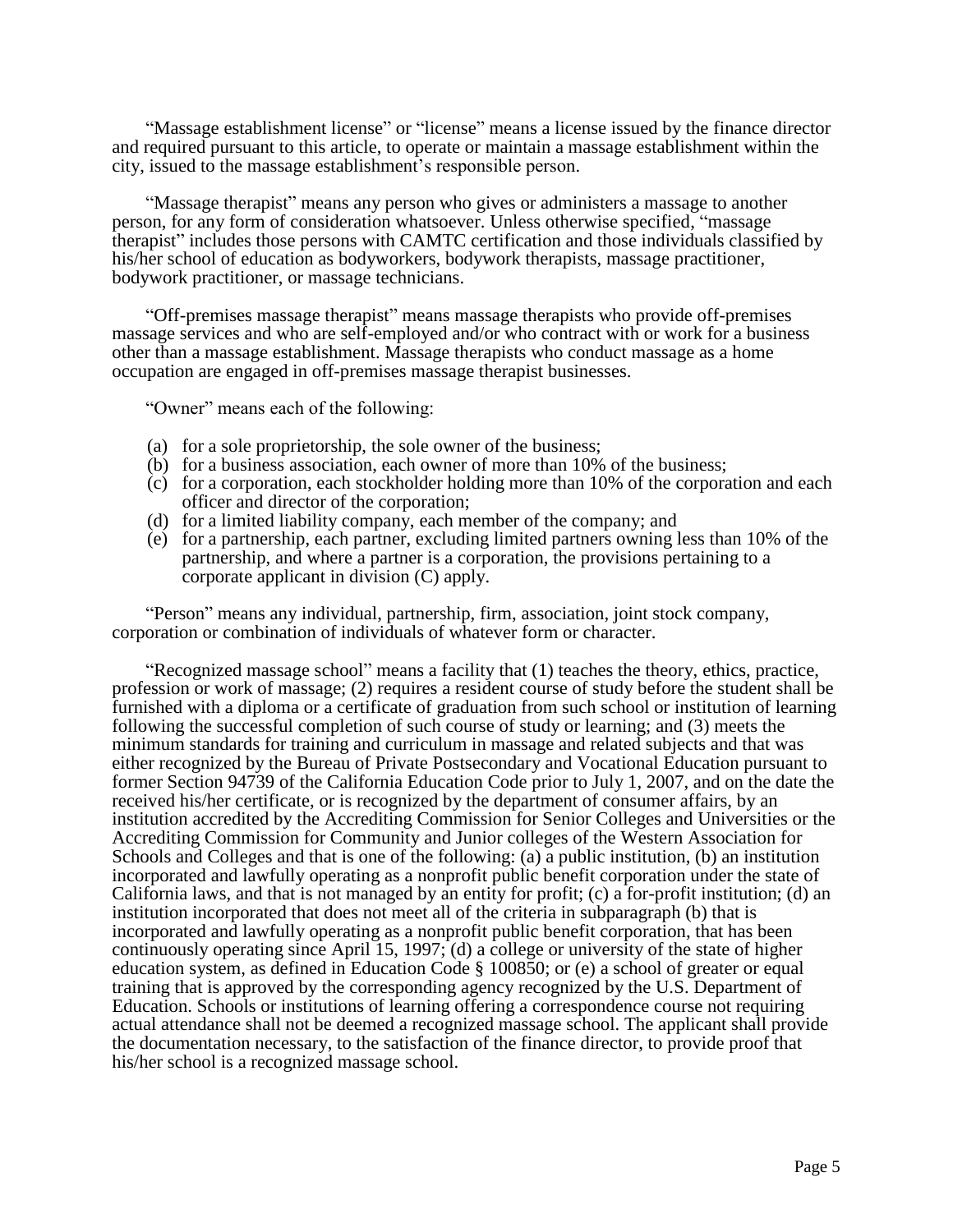"Reflexology" means a non-invasive complementary modality involving the use of alternating pressure applied to the reflexes within the reflex maps of the body located on the feet, hands, and outer ears.

"Responsible person" means the sole proprietor of a massage establishment or the person designated by the sole proprietor, partnership, firm, association, joint stock company, corporation, limited liability corporation, or other business entity to be responsible for the operation of the massage establishment.

"Specified anatomical areas" means, less than completely and opaquely covered: human genitals, public regions, buttocks, or female breasts below a point immediately above the top of the areola, and human male genitals in a discernibly turgid state, even if completely and opaquely covered.

## **Sec. 22-605. - Exemptions from article.**

This article shall not apply to the following classes of persons and, except as provided in subsections (4), (5) and (7) below, a massage establishment license or CAMTC certificate shall not be required of such persons while engaged in the performance of the duties of their respective professions, but such persons must comply with the sanitation and decency requirements of this article:

- (1) Physicians, surgeons, nurses, chiropractors, osteopaths, acupuncturists, naturopathic doctors and physical therapists who are duly licensed to practice their respective professions in the state, and massage therapists working under the direct supervision of such duly licensed physicians, surgeons, chiropractors, osteopaths, acupuncturists, naturopathic doctors and physical therapists;
- (2) Trainers of any amateur, semiprofessional or professional athlete or athletic team;
- (3) Hospitals, nursing homes, or persons working in any such establishments;
- (4) Barbers or cosmetologists lawfully carrying out their particular occupation or business, and holding a valid, unrevoked license or certificate of registration issued by the State of California, and where massage comprises not more than 25 percent of the square footage of the establishment; however, any massage therapist engaged in massage at such establishment shall be required to obtain a CAMTC certificate;
- (5) Athletic clubs or fitness facilities, where such facility is designed and equipped for indoor sports, exercise, or physical education and where massage comprises not more than ten percent of the square footage of the establishment shall not be required to obtain license pursuant to this article; however, any massage therapists engaged in massage at such establishment shall be required to obtain a CAMTC certificate.
- (6) A recognized school of massage which: (i) teaches the theory, ethics, practice, profession and work of massage; (ii) requires a residence course of study to be given before the student is furnished with a diploma or certificate of learning or completion; and (iii) has been approved pursuant to Education Code § 94915, or, if said school is not located in California, has complied with the standards commensurate with those specified in Education Code § 94915.
- (7) Reflexologists performing reflexology; however, any reflexologist engaged in massage shall be required to obtain a CAMTC certificate.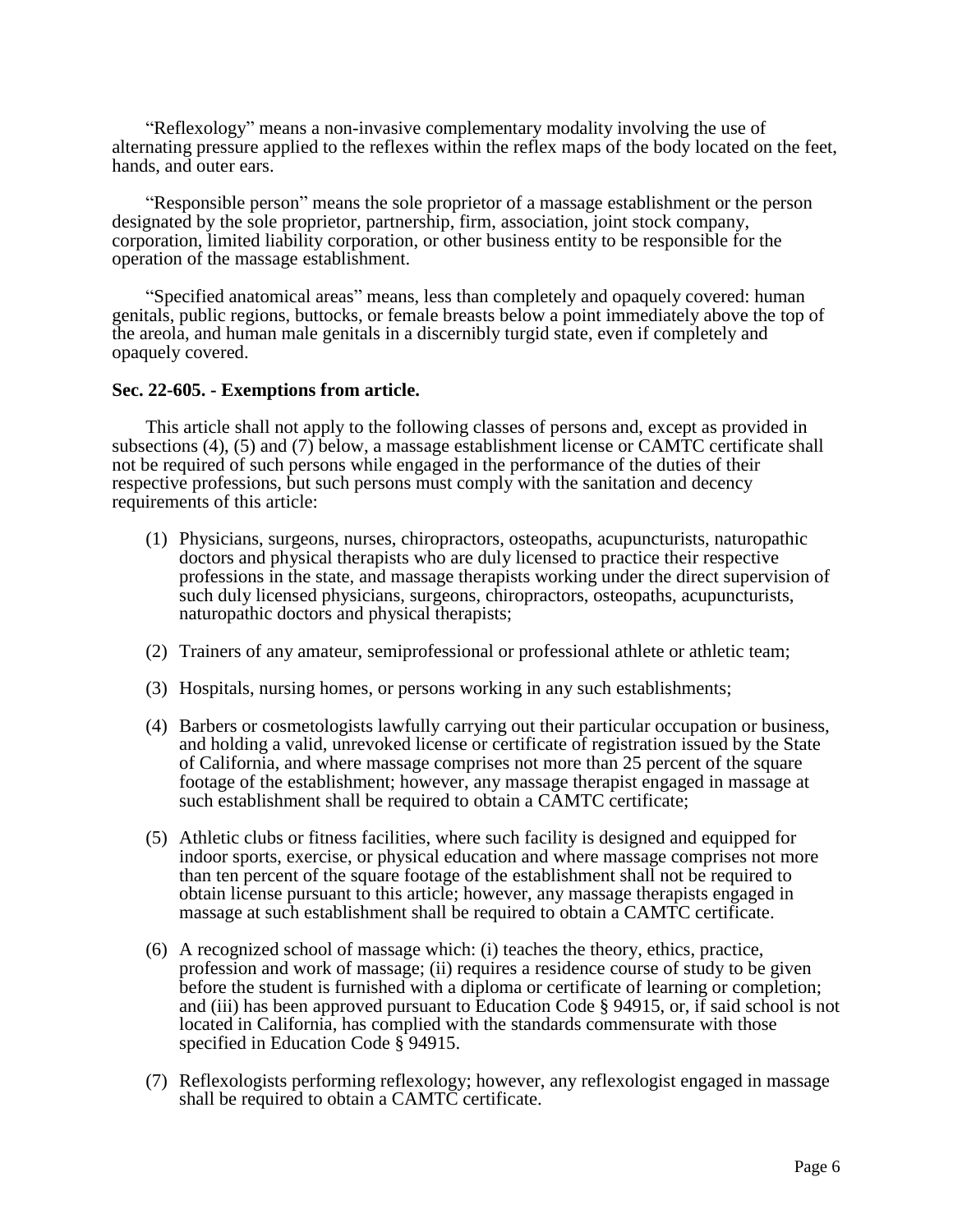## **Sec. 22-606. - Application of article to persons practicing massage under a license or permit issued by the city as of the effective date of this article; grandfather clause.**

- (a) For purposes of this section, "massage therapist permit" or "permit" means a permit issued to a person by the city prior to the effective date of Ordinance No. 2016-010, and which authorized such person to practice massage therapy within the city.
- (b) For purposes of this section, "massage establishment license" or "license" means a license issued prior to the effective date of Ordinance No. 2016-010, which exempted the license holder from obtaining a massage therapist permit under the prior version of this article.
- (c) Any person holding a valid, unsuspended and unrevoked massage therapist permit or massage establishment license issued by the city pursuant to the prior version of this article for the purpose of practicing massage or operating a massage business, and who has held the permit or license continually for five (5) or more years as of the effective date of Ordinance No. 2016-010, shall be exempt from the requirement to possess a CAMTC certificate to practice massage within the city, provided all of the following criteria are met:
	- (1) No substantiated complaints have been lodged with the city regarding the permit or license holder under this article;
	- (2) The permit or license was valid and in good standing as of the effective date of Ordinance No. 2016-010; and
	- (3) The holder of the permit or license continues to maintain a valid, unsuspended and unrevoked permit or license issued by the city, and continues to meet all conditions and qualifications specified in the prior version of this article, including, but not limited to, insurance requirements, continuing education, tuberculosis skin testing, and cardiopulmonary resuscitation. This exemption shall no longer apply if such permit or license is suspended, revoked, or not renewed.
- (d) Any person holding a valid, unsuspended and unrevoked massage therapist permit or massage establishment license issued by the city pursuant to the prior version of this article for the purpose of practicing massage or operating a massage business, and who has held the permit or license for less than five (5) years as of the effective date of Ordinance No. 2016- 010, shall be temporarily exempt from the requirement to possess a CAMTC certificate to practice massage within the city until November 1, 2017, provided all of the following criteria are met:
	- (1) No substantiated complaints have been lodged with the city regarding the permit or license holder under this article;
	- (2) The permit or license was valid and in good standing as of the effective date of Ordinance No. 2016-010; and
	- (3) The holder of the permit or license continues to maintain a valid, unsuspended and unrevoked permit or license issued by the city during the temporary exemption period, and continues to meet all conditions and qualifications specified in the prior version of this article, including, but not limited to, insurance requirements, continuing education, tuberculosis skin testing, and cardiopulmonary resuscitation. The temporary exemption shall no longer apply if such permit or license is suspended, revoked, or not renewed.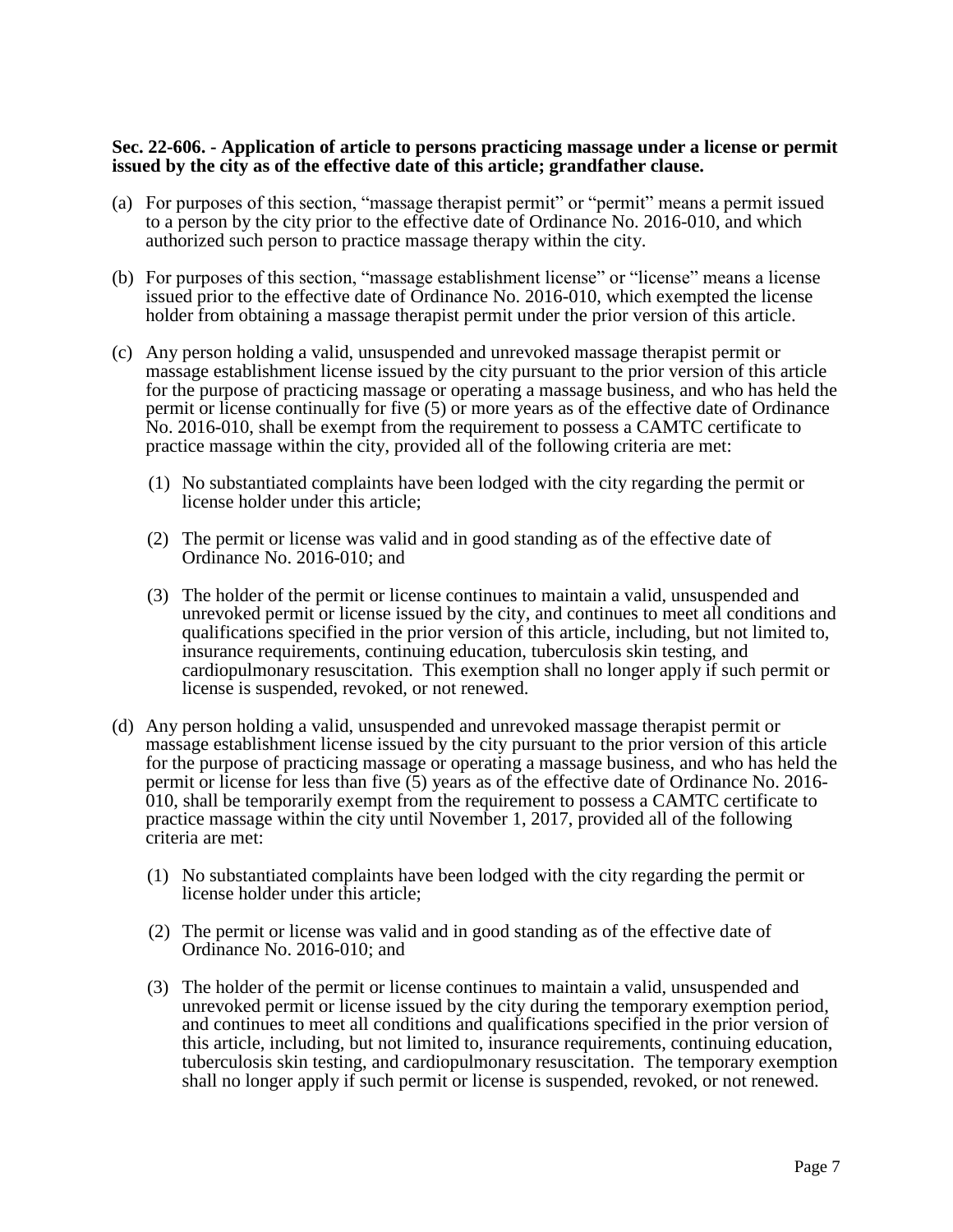- (e) The finance director shall process applications for renewal of massage therapist permits or massage establishment licenses during applicable exemption periods, and may deny the renewal of, suspend, or revoke such permits or licenses, pursuant to the prior version of this article.
- (f) Each massage establishment shall comply with all provisions of this article as if the license holder or employed permit holder holds a CAMTC certificate, including, but not limited to, providing information about a permit holder on its massage establishment license application, listing the employee on its register of employees, and posting an original copy of the employee's permit in a conspicuous public place on the premises.
- (g) Except as expressly stated in this section, all terms and conditions of this article, including but not limited to, general business license and massage establishment license requirements, sanitation and decency provisions, and grounds for suspension, revocation, or denial, shall apply to all massage establishments and therapists in the jurisdiction, regardless of the date of issuance of the initial massage therapist permit or massage establishment license.
- (h) For purposes of this section, "prior version of this article" means this article, as it existed from December 10, 2009, to the effective date of Ordinance No. 2016-010 (noninclusive).

## **Sec. 22-607.–Sec. 22-609 –** *Reserved*

## **DIVISION 2. - LICENSES AND CERTIFICATIONS**

### **Sec. 22-610. - Massage establishment—general business license and massage establishment license required.**

Except as otherwise provided by this article, it is unlawful for any person to operate, engage in, carry on, or allow the operation of a massage establishment without having a valid and unexpired general business license issued pursuant to article II of this chapter and a massage establishment license issued pursuant to this article. A person shall be deemed to operate or conduct a business and violate this article if the person, without the required general business license and massage establishment license in effect, supervises, inspects, directs, organizes, manages or controls or is in any way responsible for, or in charge of, the business for which the license is required.

### **Sec. 22-611. - Term of massage establishment license.**

A massage establishment license issued pursuant to this article shall be valid for a period of one year from the date of its issuance and shall then automatically expire unless renewed pursuant to the terms of this article.

### **Sec. 22-612 – Applicant/license holder must be the responsible person.**

The applicant for a massage establishment license shall be the responsible person, who shall hold a valid and unexpired CAMTC certificate. The responsible person shall also provide documentation to the city evidencing that the business, corporation, partnership or entity that owns the massage establishment has designated him or her as the responsible person. If the license is issued, the responsible person shall hold a valid and unexpired CAMTC certificate throughout the term of the license.

### **Sec. 22-613. - Massage establishment license application; application filing.**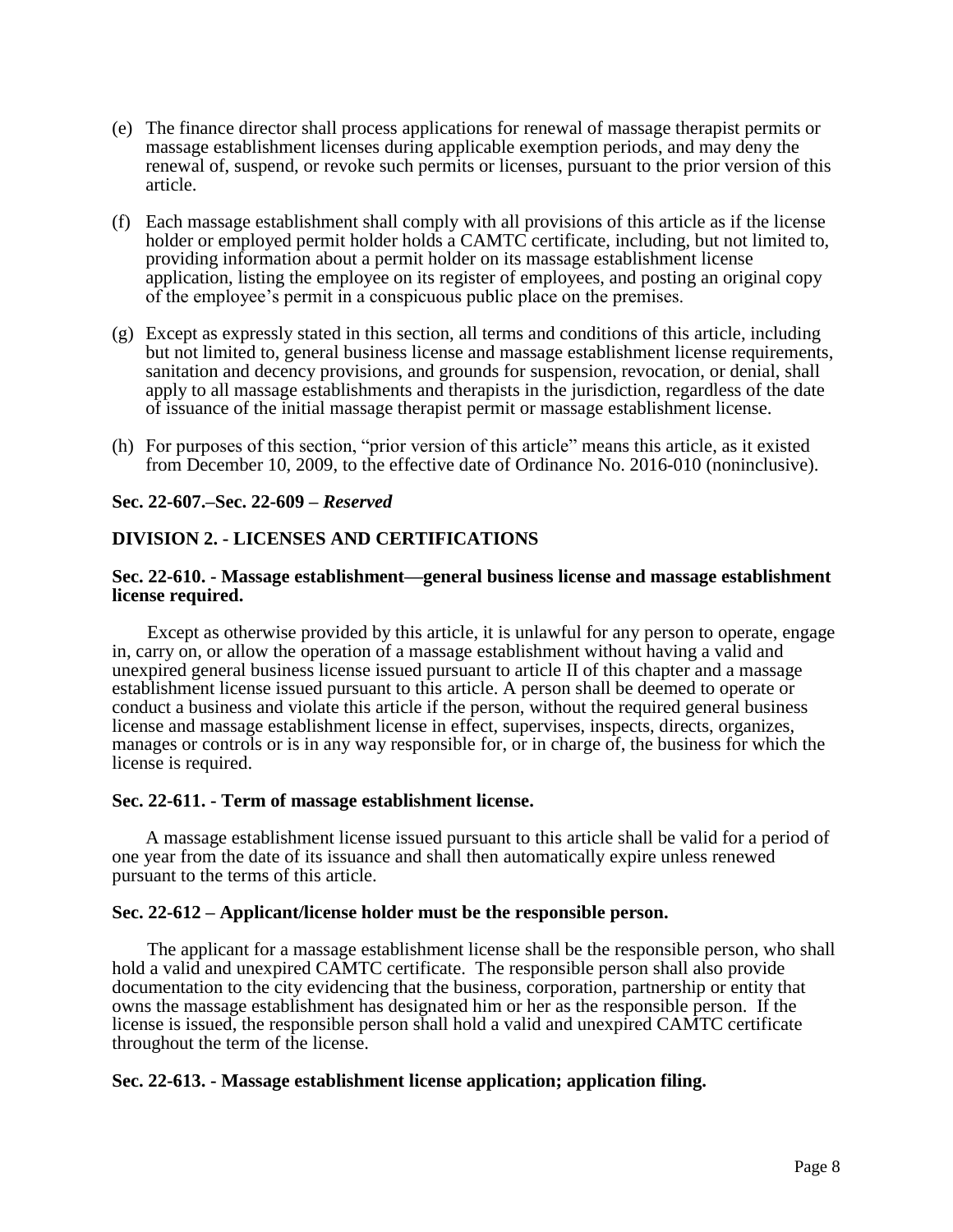- (a) Applications for a massage establishment license to operate a massage establishment shall be filed on a form by the responsible person and shall contain such information as required by the finance director, including but not limited to, all of the following information:
	- (1) The full legal name and any other names used by the responsible person.
	- (2) The business name, address and telephone number of the proposed massage establishment for which the license is sought.
	- (3) The current residential address and telephone number of the responsible person, and the two previous residential addresses and business addresses, if any.
	- (4) If the proposed massage establishment business is:
		- a. a sole proprietorship, the responsible person shall provide the name of the sole owner of the business (if different from the responsible person);
		- b. a partnership, the responsible person shall state the partnership's complete name, address, the name of each owner, whether the partnership is general or limited, and a copy of the partnership agreement, if any.
		- c. a corporation, the responsible person shall state the corporation's complete name, the date of its incorporation, evidence that the corporation is in good standing under the laws of California, the names and capacity of all officers and directors, the name of each owner, and the name of the registered corporate agent and the address of the registered office for service or process.
		- d. a business association, the responsible person shall state the business association's complete legal name and the name of each owner.
		- e. a limited liability company, the responsible person shall state the company's complete legal name and the name of each owner.
		- f. another type of business entity, the responsible person shall state the entity's complete legal name and the name of each owner of more than 10% of the entity.
	- (5) A list stating the number of massage therapists the applicant intends to employ at the establishment, the full name, date of birth, current address, and telephone number of each person who will perform massage at the establishment, the identification number and expiration date of each therapist's CAMTC certificate, and how many massage therapists the applicant intends to be working on-site performing massages simultaneously.
	- (6) Except as specified in subsection (d), each owner of a massage establishment shall file an application for a background check, including the following:
		- a. The individual's legal name, height, weight, color of eyes, and hair;
		- b. A copy of a valid and current driver's license and/or identification issued by a state or federal government agency or other photographic identification bearing a bona fide seal by a foreign government showing, to the satisfaction of the city, that the individual is at least 18 years of age;
		- c. The individual's business, occupation or employment history for the five years immediately preceding the date of the application;
		- d. The name and address of any massage establishment or similar business owned or operated by the person whether inside or outside the city or state;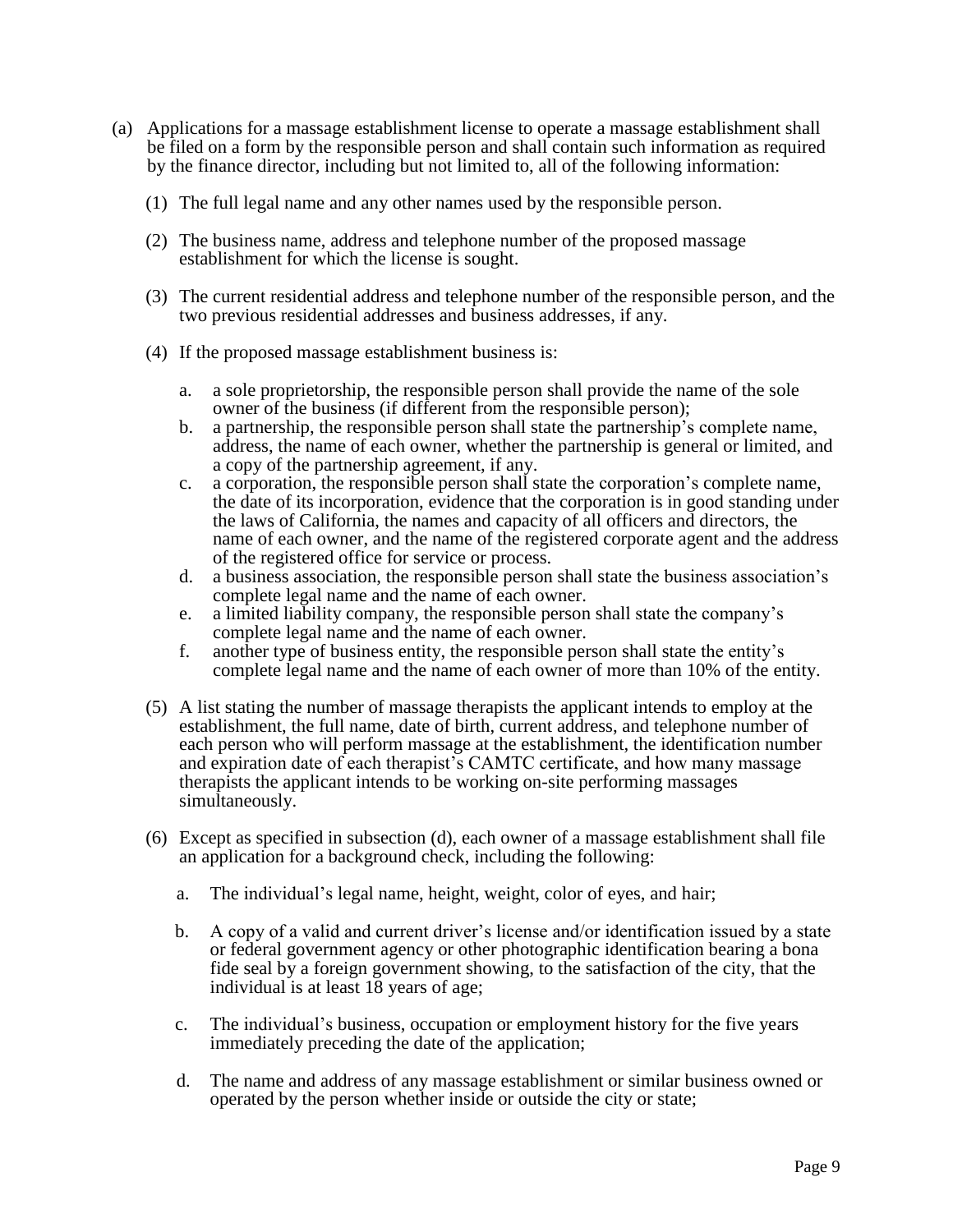- e. The massage or similar business license history of the individual, including whether such person, in previously operating in this city or another city, county or state under a license or permit, has had such license or permit revoked or suspended, and the reasons and dates for any such revocation or suspension;
- f. All criminal convictions, except minor traffic violations;
- g. Two identical passport photos; and
- h. The individual shall be fingerprinted, and such fingerprints shall be submitted to the department of justice for a criminal background check.
- (7) A statement as to whether the proposed business intends to provide massage services off-site.
- (8) Information demonstrating that the proposed business is consistent with the applicable land use designation and city zoning code.
- (9) A floor plan showing the layout of the massage establishment, to the specifications required by the finance department.
- (10)An acknowledgement signed by the responsible person and each owner of the massage establishment that all information contained in the application is true and correct; that the responsible person shall be responsible for all conduct of the business's employees; and acknowledging that the failure of the business, responsible person, any owner, or any employee to comply with California Business and Professions Code sections 4600, *et seq.*, and any local, state, or federal law, including CAMTC rules or regulations and the provisions of this article, may result in revocation of the massage establishment license.
- (11)Such other identification and information as may be required by the city to verify the truth of the matters specified in this section, or any additional information required to show that the applicant has met the minimum qualifications to be licensed pursuant of this article.
- (c) An application is deemed complete and validly filed when the finance director has received all information required by this Code, including the results of the department of justice criminal background check, and has received any fees associated with the application or application processing. However, where a building permit is necessary as a prerequisite to occupancy of a building, the massage establishment license application is not complete and validly filed until proof of submittal of the building permit application is provided to the finance director.
- (d) If an owner is a CAMTC certificate holder, submission of a copy of the CAMTC certificate and CAMTC identification card shall deem the person exempt from the requirements set forth in subsection (a)(6) of this section.

## **Sec. 22-614. - Massage therapists—state certification required.**

Except as otherwise provided in this article, it is unlawful for any person to perform massage without having a valid and unexpired CAMTC certificate.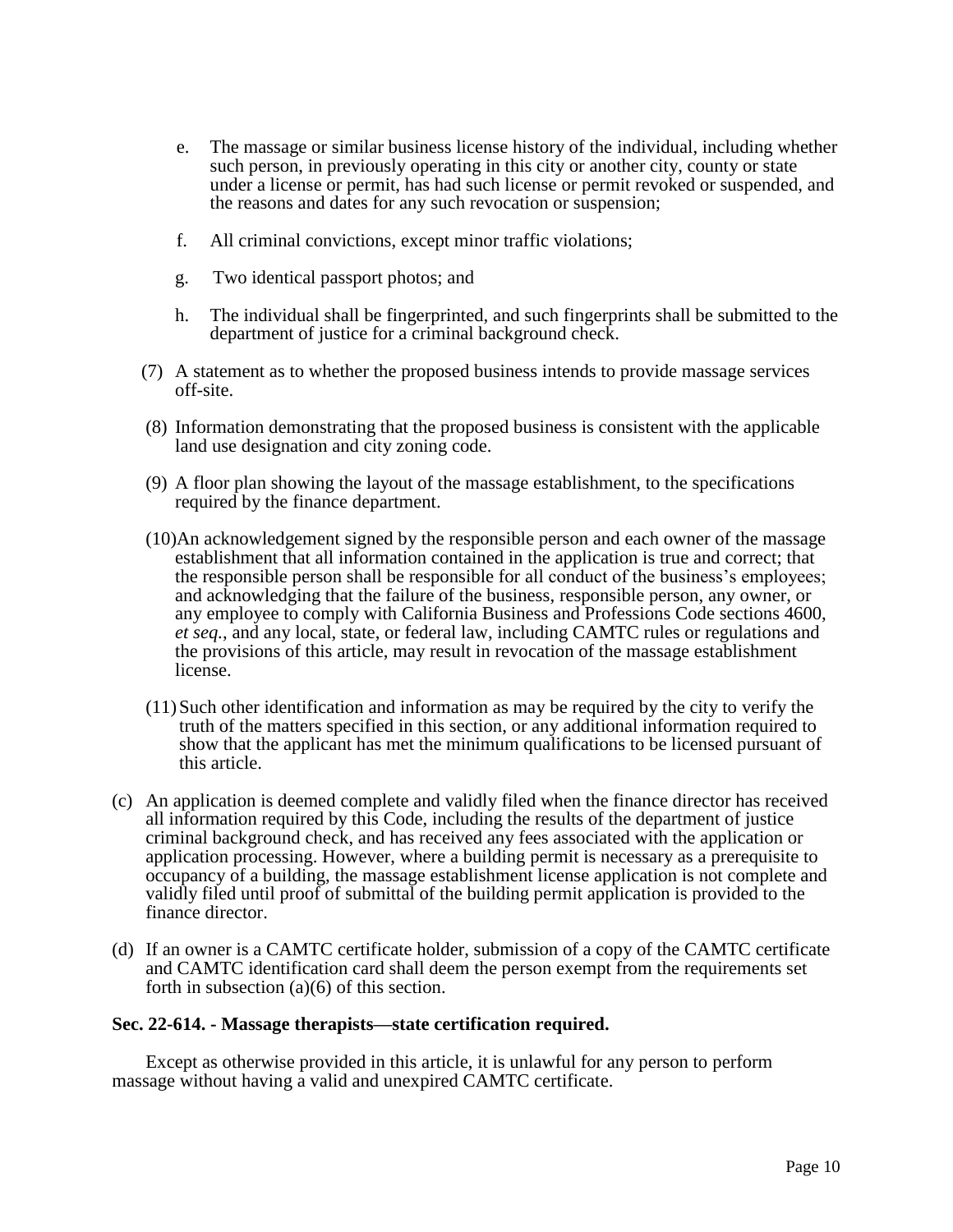## **Sec. 22-615. - Massage establishment license fees; duplicate licenses.**

- (a) The finance director shall impose nonrefundable fees to recover the administrative costs of processing applications; issuing and renewing massage establishment licenses; and administering this chapter. Such fees shall be established by resolution of the city council, amended from time to time. To the extent the city council determines practical, such fees may vary depending on the type of license for the sole purpose of apportioning relative regulatory costs to parties regulated.
- (b) The finance director shall impose nonrefundable fees to recover the costs of issuing duplicate copies of massage establishment business licenses. Such fees shall be established by resolution of the city council, amended from time to time.

## **Sec. 22-616. - Background investigation.**

Under this article, the chief of police shall investigate the background of each owner, as deemed appropriate. The owner shall pay fees for fingerprinting or investigation required by the city for such services. If an owner is a CAMTC certificate holder, the chief of police shall waive the background investigation for that owner. The chief of police shall evaluate each application to evaluate whether an owner's involvement in the operation of the business involves an unreasonable risk to the health, safety or general welfare of the public.

## **Sec. 22-617. - Issuance of licenses; transferability.**

- (a) The finance department shall issue the massage establishment license not later than 60 days after the date a complete application is filed, unless grounds for denial established in this article or otherwise applicable code sections exist.
- (b) A massage establishment license shall not be transferable or assignable from one person to another, or from one location to another. A new massage establishment license application shall be required for any change in the identity of the responsible person and/or owner(s).

## **Sec. 22-618. - Conditions on massage establishment license; procedure for imposition of conditions.**

- (a) The finance director may issue a massage establishment license upon such conditions relating to the method or manner of operation of the business as he/she deems necessary to adequately protect members of the public in their patronage or dealings with the business or to reduce the incidence, detect the commission, or identify perpetrators of crime. Such conditions may be imposed at the time an establishment license is initially issued, upon renewal of the license, or at any time during the term of the license.
- (b) Written notice of conditions imposed on the establishment license and the reasons for the conditions shall be provided to the applicant or license holder.
- (c) Conditions imposed at the issuance of the establishment license become effective immediately following the date of service of the notice thereof. The applicant is entitled to appeal the conditions within the time and manner prescribed; however, the massage establishment license shall not be effective until the appeal is finally determined.
- (d) Conditions imposed at the time of renewal or during the term of the massage establishment license become effective 15 days following the date of service of the notice thereof;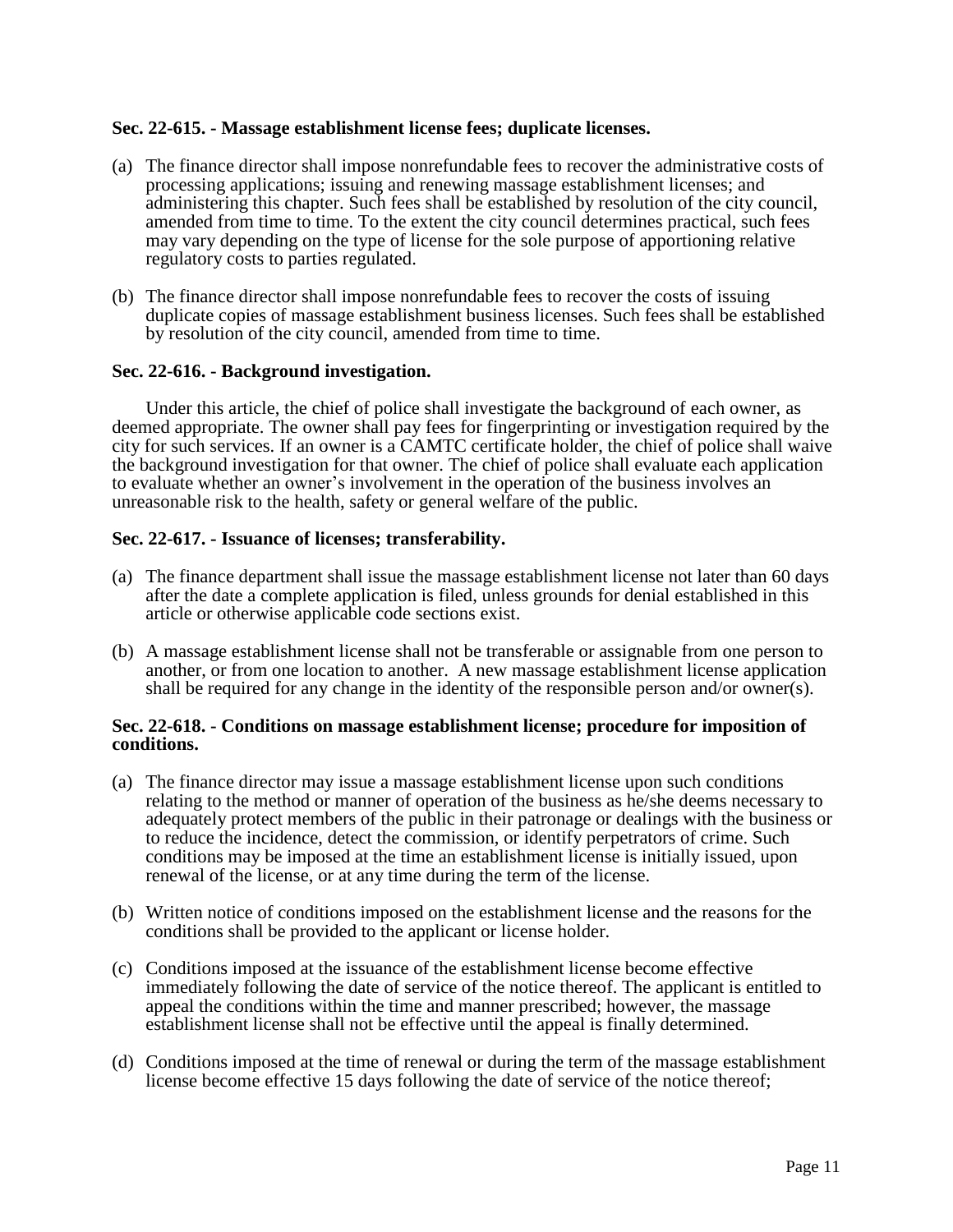however, if an appeal is filed within the time and manner prescribed, the conditions shall not become effective until the appeal is finally determined.

### **Sec. 22-619. - Grounds for denial of massage establishment license.**

- (a) The finance director shall deny an initial application for a massage establishment license or an application for renewal of a massage establishment license if the finance director finds in writing:
	- (1) That the applicant, massage establishment licensee, responsible person and/or owners of the massage business, have engaged in unlawful activity, or been convicted of any of the following offenses or convicted of an offense outside the state that would have constituted any of the following offenses if committed within the state:
		- a. Sections 266i, 315, 316, 318 or 647(b) of the Penal Code of the state or that the massage personnel or the owners of a massage establishment are required to register under Penal Code § 290;
		- b. Any felony offense involving the sale of a controlled substance specified in the California Health and Safety Code §§ 11054, 11055, 11056, 11057 or 11058;
		- c. Any crime or unlawful activity, on the basis of which the chief of police reasonably concludes that by reason of the nature of the crime or activity, the applicant's operation of a massage establishment would pose a risk of harm to the public;
	- (2) That the applicant/responsible person, owners and/or employees of the massage business have engaged in unprofessional conduct, including but not limited to, personal conduct or operation of a business resulting in denial of a license, revocation, suspension, restriction, or any other disciplinary action taken against an applicant, licensee, responsible person, owner and/or employee by the city, by another state, by any other governmental agency, or by CAMTC;
	- (3) That the massage establishment is not operated in a manner, or housed within a building, which complies with all city, state, federal or otherwise applicable, codes, rules, regulations or laws, or CAMTC rules or regulations;
	- (4) That the applicant failed to provide information in connection with the application requested by the city, preventing the chief of police from making his or her determination as to suitability to conduct work at the business;
	- (5) That the applicant does not meet the qualifications necessary for issuance of a massage establishment license as required by this Code;
	- (6) That statements made in the application or any information submitted supplementary to the application are incorrect or untrue;
	- (7) That the responsible person is under the age of 18 years of age;
	- (8) That, based on specific facts identified by the chief of police, the chief of police reasonably concludes that the operation of the proposed massage establishment would pose a risk to the public, that the applicant would not conduct the business in a law abiding or professional manner, and/or that the operation of the proposed business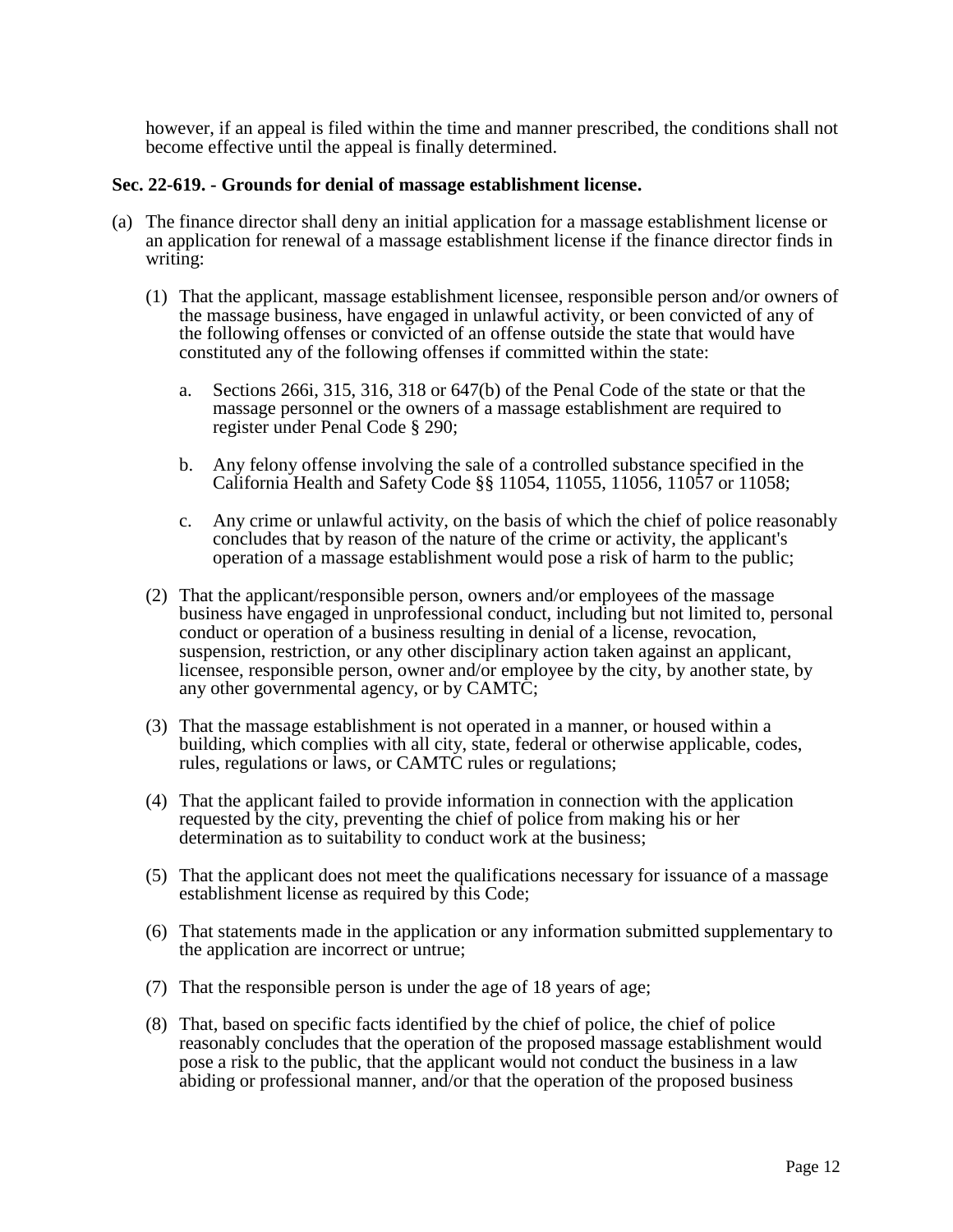would subject patrons of the business to a risk of harm or criminal, deceitful or otherwise unethical practices;

- (9) That another massage establishment is or was operating at that same location and any of the following are true:
	- a. the other business's massage establishment license is suspended or was revoked or denied renewal for cause within the previous five years;
	- b. the finance director has served a notice of suspension, revocation, or denial of renewal regarding the other business's massage establishment license within the previous 15 days, or
	- c. an appeal from a notice of suspension, revocation, or denial of renewal is pending.
- (b) In addition to the above grounds for denial of a massage establishment license, the finance director shall also deny an application for renewal of a massage establishment license if he/she determines that:
	- (1) one or more conditions applicable to the previous license have been violated;
	- (2) the business and/or its employees do not comply with city, state, federal or otherwise applicable, codes, rules, regulations or laws, including CAMTC rules or regulations.

### **Sec. 22-620. - Method of denial of massage establishment license.**

- (a) The finance director's denial of an initial application or application for renewal of a massage establishment license shall be in writing, with the reasons stated therefor. Written notice of the denial, together and a copy of this division, or any applicable code provisions applicable to the license, shall be sent to the applicant.
- (b) Denial of an initial application or application for renewal of a massage establishment license shall prohibit operation of the business at any location within the city.
- (c) With respect to denial of an application for renewal of a massage establishment license the immediately preceding license shall be deemed to be in full force and effect for a period of 15 days following the date of service upon the applicant of the notice of denial. If the licensee files an appeal within the time and manner prescribed, the immediately preceding massage establishment license shall continue in full force and effect until the appeal is finally determined.

## **Sec. 22-621. – Updated therapist list; proof of certification.**

- (a) Prior to any new employee performing massage at a massage establishment, a massage establishment shall provide the finance director with an updated list stating the number of massage therapists employed at the establishment, the full name, date of birth, current address, and telephone number of each person who performs or will perform massage at the establishment, the identification number and expiration date of each therapist's CAMTC certificate, and how many massage therapists the applicant intends to be working on-site performing massages simultaneously.
- (b) Every massage therapist shall, prior to performing massage at any massage establishment in the city, appear in person before the finance director or his or her designee and present a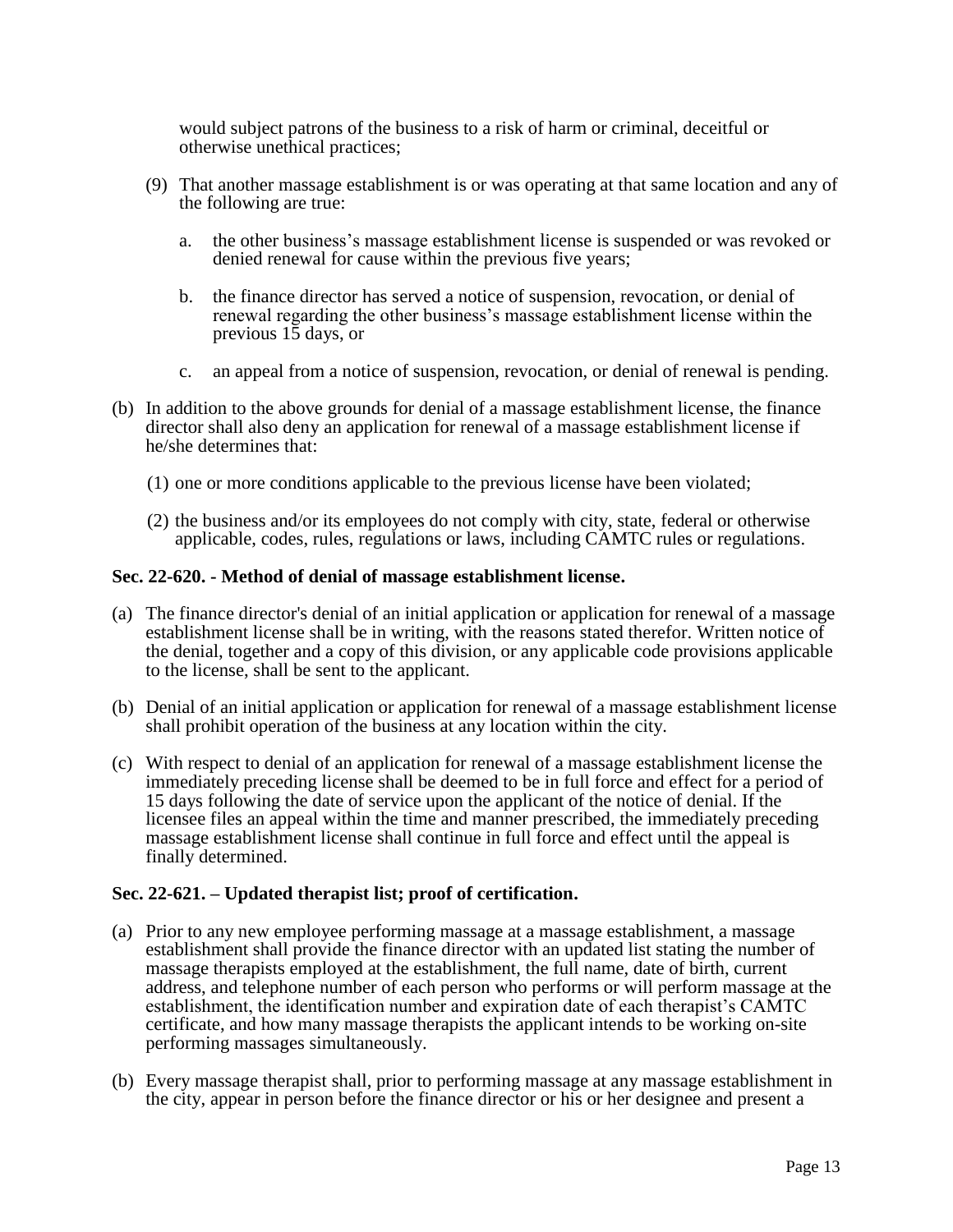copy of his or her CAMTC certificate and CAMTC identification card. The finance director or his or her designee shall verify that the massage therapist appears on the list of employees provided by a massage establishment; verify the massage therapist's identity; and photocopy the therapist's CAMTC certificate and CAMTC identification card.

(c) A massage establishment shall notify the finance director in writing of the name and CAMTC identification number of each massage provider who is no longer an employee of the massage establishment within five (5) days of that person no longer being employed at the business.

## **DIVISION 3. - RENEWAL OF MASSAGE ESTABLISHMENT LICENSES**

### **Sec. 22-630. - Massage establishment license renewal.**

- (a) At least 60 days prior to expiration of a massage establishment license, the finance director shall mail the licensee an application for renewal. The application for renewal shall be on a form provided by the finance director, and shall include the following:
	- (1) A current list stating all massage therapists employed by the massage establishment as of the renewal date, including each individual's full name, date of birth, current address, and telephone number, the identification number and expiration date of each therapist's CAMTC certificate, and how many massage therapists perform massages simultaneously;
	- (2) A copy of each massage therapist's unexpired CAMTC certificate; and
	- (3) A description of any and all improvements which the applicant has made upon the premises since the last massage establishment license was issued.
- (b) The licensee shall file the application for renewal, and any required fees, with the finance director prior to the expiration of the immediately preceding license.
- (c) The finance director shall investigate and process an application for renewal of a massage establishment license in the same manner as an initial application for a massage establishment license. Within 60 days of receiving a complete application, the finance director shall issue the massage establishment license unless grounds for denial identified in this article exist.
- (d) With respect to any application for renewal which is filed on or before the date of expiration of the immediately preceding license, the finance director shall extend the term of the immediately preceding license, without charge, during the period of any investigation required in order to determine whether the license should be renewed.

## **Sec. 22-631. - Added application fee for late renewals.**

An application for a renewal of a massage establishment license will be deemed received late and subject to a penalty of 50 percent of the application fee if the complete application, including all fees, is not received by the finance department within 60 days of the date of expiration of the immediately preceding license. If a licensee continues to operate without a valid license, the licensee may be subject to all other penalties authorized by the City Code, up to and including denial or revocation of a general business license or massage establishment license.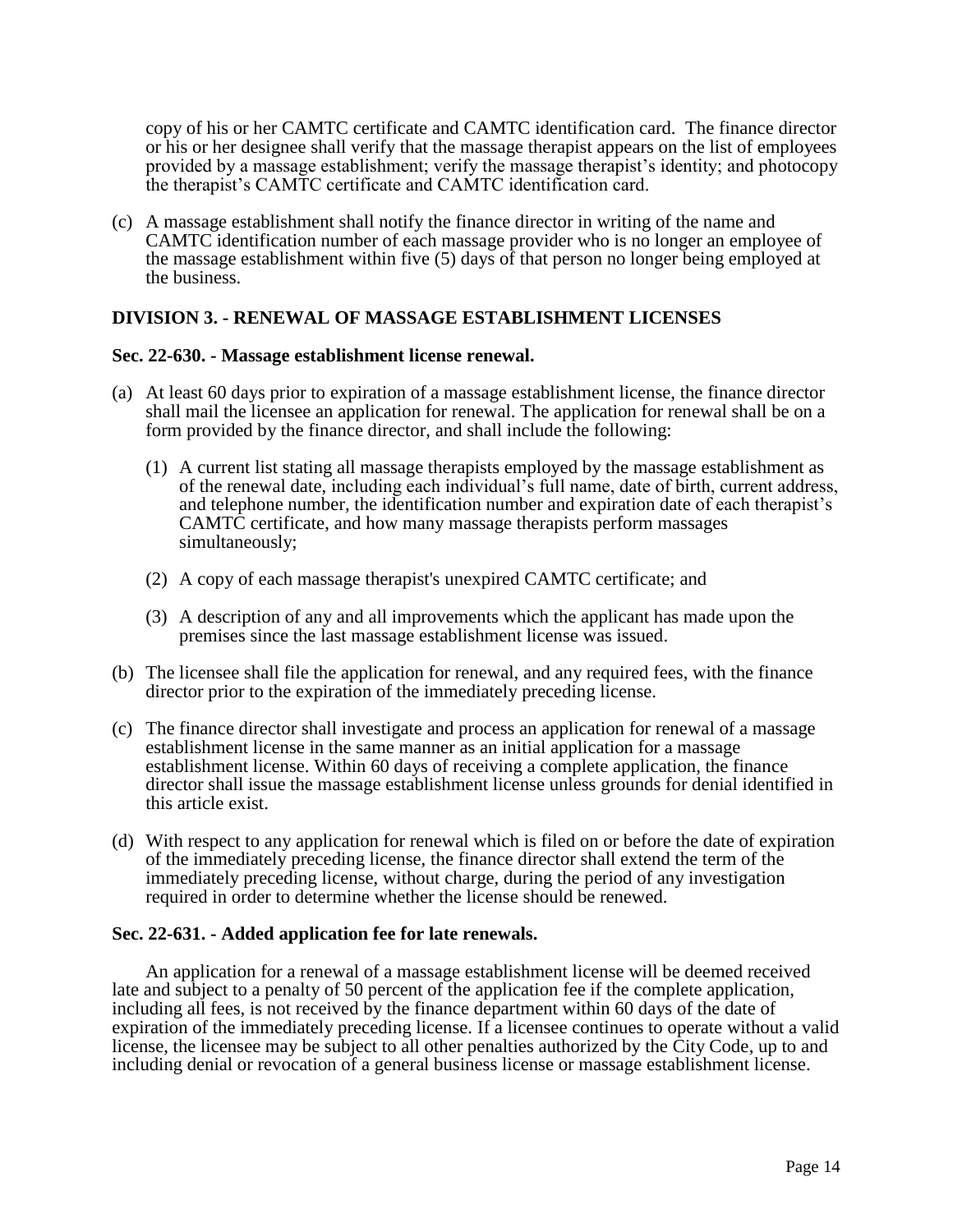## **DIVISION 4. - REVOCATION OR SUSPENSION OF MASSAGE ESTABLISHMENT LICENSE**

### **Sec. 22-640. - Grounds for revocation or suspension.**

A massage establishment license may be suspended for not longer than one year or revoked during its term if the finance director finds in writing:

- (1) That pursuant to section 22-619, grounds for denial of an initial application for a massage establishment license exist, including but not limited to, untrue statements made in the application or conviction of a crime that would inhibit the person's ability to conduct the business in a law abiding manner; or
- (2) The business has operated in a manner, or is housed on premises or within a building which violates or is in violation of any city, state, federal, or otherwise applicable codes, rules, regulations or laws, or CAMTC rules or regulations, including, but not limited to, violations by the responsible person or employees; or
- (3) The licensee has violated one or more conditions imposed upon the license.

### **Sec. 22-641. - Method of revocation or suspension.**

- (a) The finance department may revoke a massage establishment license by issuing written notice of the suspension or revocation, stating the reasons therefor, and serving the notice and a copy of this article or any otherwise applicable code sections, upon the holder of the license.
- (b) The revocation or suspension shall become effective 15 days following the date of service upon the licensee of the notice of revocation or suspension. If the licensee files an appeal within the time and manner prescribed, the license shall remain in effect until the appeal is finally determined.
- (c) A massage establishment license may be temporarily suspended pending disposition of an appeal, if any, if the finance director finds that such temporary suspension is necessary in order to protect against a serious and immediate threat to the health, safety or welfare of the public caused by exercise of the license. If the finance director orders a temporary suspension, the notice of suspension shall be delivered to each place of business licensed, served upon the licensee, and shall contain the following:
	- (1) The finding justifying the temporary suspension;
	- (2) The time, date, and place at which the licensee may appear in advance of the commencement of the temporary suspension for the purpose of showing cause to the hearing officer as to why the suspension is not necessary; and
	- (3) The time and date on which the temporary suspension commences, which shall not be earlier than 24 hours following the time and date of delivery of the notice.

### **Sec. 22-642. - Appeals.**

(a) The holder of a massage establishment license or applicant for a massage establishment license may appeal from the following: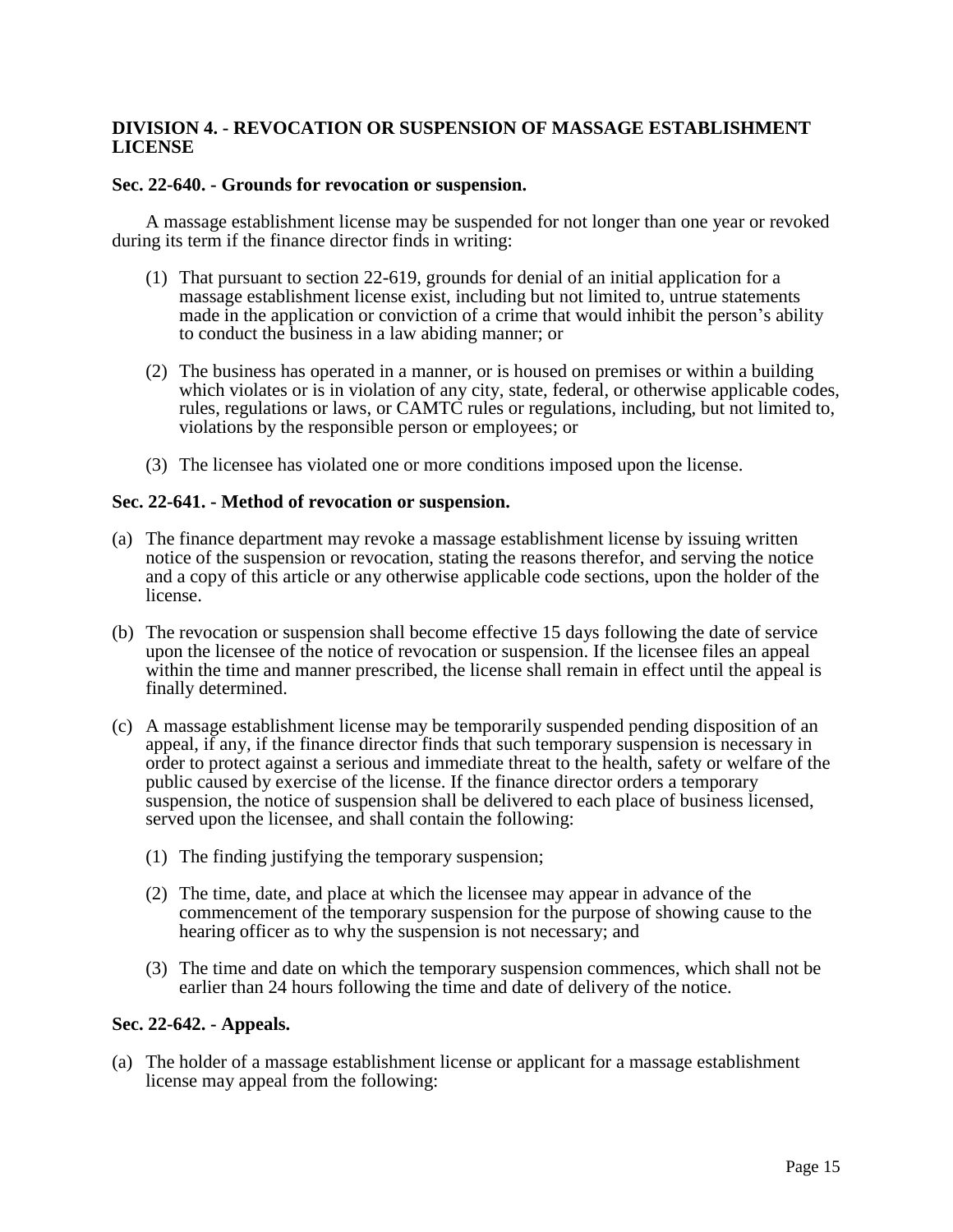- (1) The denial of an initial application or renewal of a massage establishment license;
- (2) The imposition of conditions on an initial massage establishment license at the time of issuance;
- (3) The imposition of conditions on a massage establishment license at the time of renewal of the license or during the term of the license;
- (4) The suspension or revocation of a massage establishment license; or
- (5) The determination that the licensing requirements of this division apply to any person or business.
- (b) An appeal pursuant to this section shall be in writing, shall state the specific reasons for the appeal and the grounds asserted for relief, and be accompanied by a non-refundable appeals processing fee set by city council resolution. The appeal shall be filed with the finance director no later than 15 days after the date of service of the notice providing the grounds for appeal. The failure to file an appeal within the time or in the manner prescribed in this section, or to include the appeals processing fee, waives the right to appeal.

## **Sec. 22-643. - Appeal hearing.**

- (a) No later than 30 days following the filing of a timely appeal, a hearing shall be held to determine whether the appeal shall be granted. The city shall provide the appellant written notice of the time, date, and place of the hearing no later than ten days before the hearing date.
- (b) The finance director shall have the burden of proof during the hearing, and prove that by a preponderance of the evidence that grounds for the finance director's action exist. The provisions of the California Administrative Procedure Act Government Code § 11500 et seq., and formal rules of evidence do not apply at the hearing. At the conclusion of the hearing, the hearing officer shall prepare a written decision which either grants or denies the appeal and contains findings of fact and conclusions. The written decision shall be filed with the finance director no later than 10 days following the date on which the hearing is closed. The finance director shall, within five days of the filing of such decision, serve the applicant or licensee with notice and copy of the written decision.
- (c) With regard to an appeal from the imposition of conditions during the term of a massage establishment license, or on an application for renewal of a massage establishment business license, the finance director must demonstrate by substantial evidence the necessity of the conditions. If the imposition of such conditions is upheld, the hearing officer shall specifically provide findings regarding the evidence within the record supporting the determination.

## **Sec. 22-644. - Finality of determination.**

- (a) With respect to appeals from the denial of an initial application for a massage establishment license, or the imposition of conditions on an initial application for a massage establishment license, the hearing officer's decision is final upon service of the hearing officer's decision upon the appellant.
- (b) With respect to an appeal from the denial of a renewal of a massage establishment license, from the imposition of conditions on a massage establishment license at the time of renewal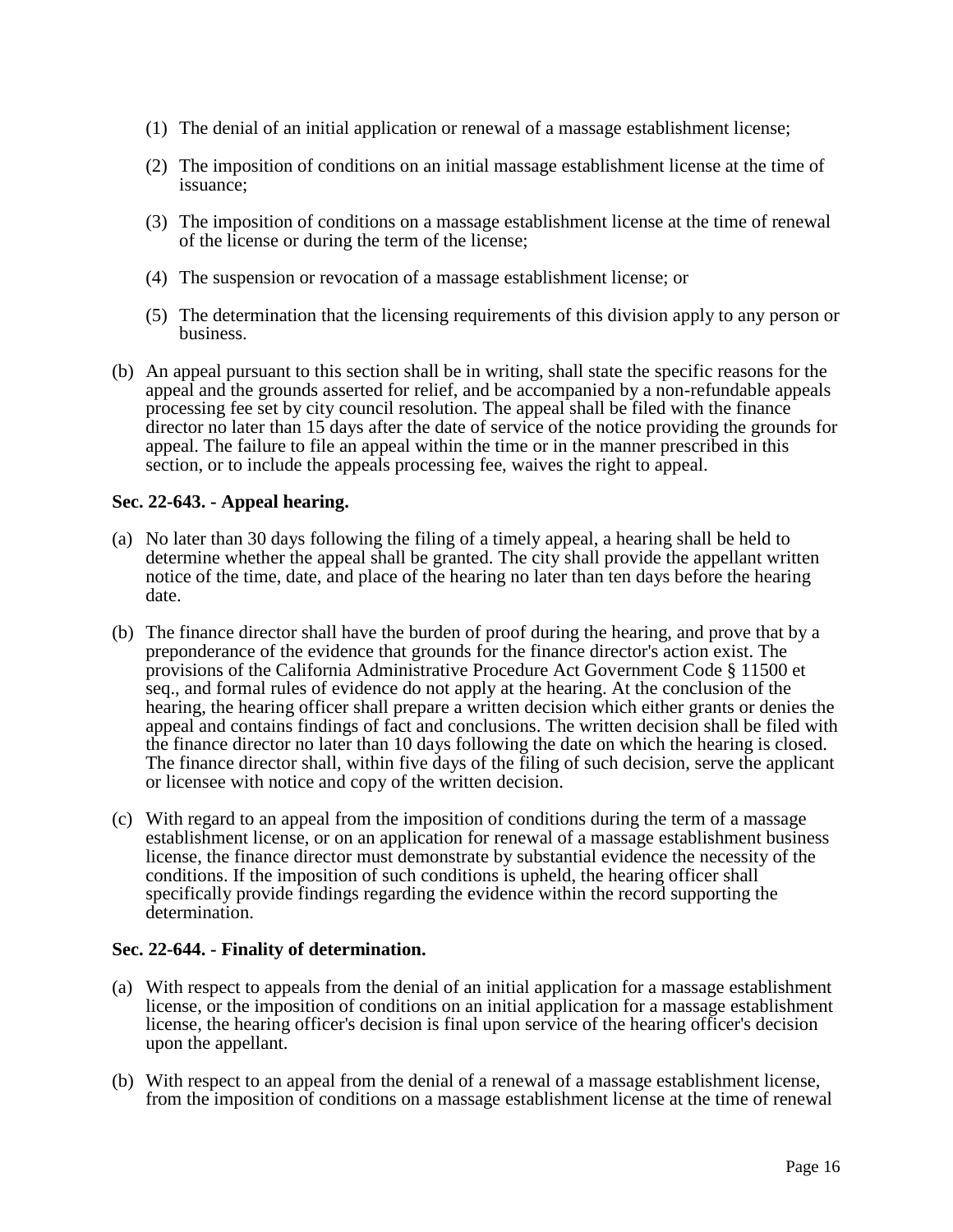or during the term of the business license, or from the revocation of a massage establishment license, the hearing officer's decision is final 15 days after service of the hearing officer's decision on the appellant, unless city council review is requested either by the finance director or appellant.

## **Sec. 22-645. - Request for review by city council.**

- (a) To request city council review of the hearing officer's decision, the applicant for a license, licensee, or finance director shall file a written request with the city clerk within 15 days following the date of service of the hearing officer's decision. The request for review shall state in detail the reasons for review, the error alleged in the hearing officer's decision, and include a copy of the hearing officer's decision attached to the request for review, and an appeals processing fee as set by city council resolution.
- (b) Upon receipt of a request for review by city council, the city clerk shall schedule city council review not later than 30 calendar days following the date of filing of the notice of appeal. The city clerk shall provide notice of the time and date of the hearing to the appellant at least ten days in advance. The city council shall be authorized to deny the introduction of evidence and decide the matter after oral argument presented during the hearing, to admit supplementary evidence with respect to challenges or particular findings, or reject the findings and conclusions and conduct a de novo hearing. The determination by the city council granting or denying the appeal shall be final and shall be accompanied by findings of fact and conclusions, which may consist of an adoption by reference of those by the hearing officer.
- (c) The city council is authorized to order the issuance or renewal of the massage establishment license, the revocation of the massage establishment license, suspension of the massage establishment license, or order the massage establishment license to remain in effect upon such terms and conditions as the city council deems necessary and appropriate.

## **Sec. 22-646. - Effect of revocation or denial of an application for renewal.**

- (a) The revocation of a massage establishment license or denial of renewal of a massage establishment license for cause shall terminate the right of the licensee to engage in the business authorized by the license anywhere within the city for a period of five years following the effective date of revocation or denial. At the conclusion of such period, the former holder may file a written application for issuance of a new license with the finance director. The finance director may grant or deny the application pursuant to such terms and conditions necessary to ensure compliance with the law, including conditions relating to the rehabilitation of the applicant.
- (b) The revocation of a massage establishment license or denial of renewal of a massage establishment license for cause shall automatically and without notice also revoke or deny renewal of each general business license issued for the same business at each location where the business is located.
- (d) The revocation of a massage establishment's general business license or massage establishment license, or denial of renewal of a massage establishment license for cause, shall prohibit the operation of a massage establishment in that same location for a period of five years. The revocation of a massage establishment's general business license or massage establishment license, or denial of renewal of a massage establishment license for cause, shall also prohibit a massage establishment, or any other business establishment operating in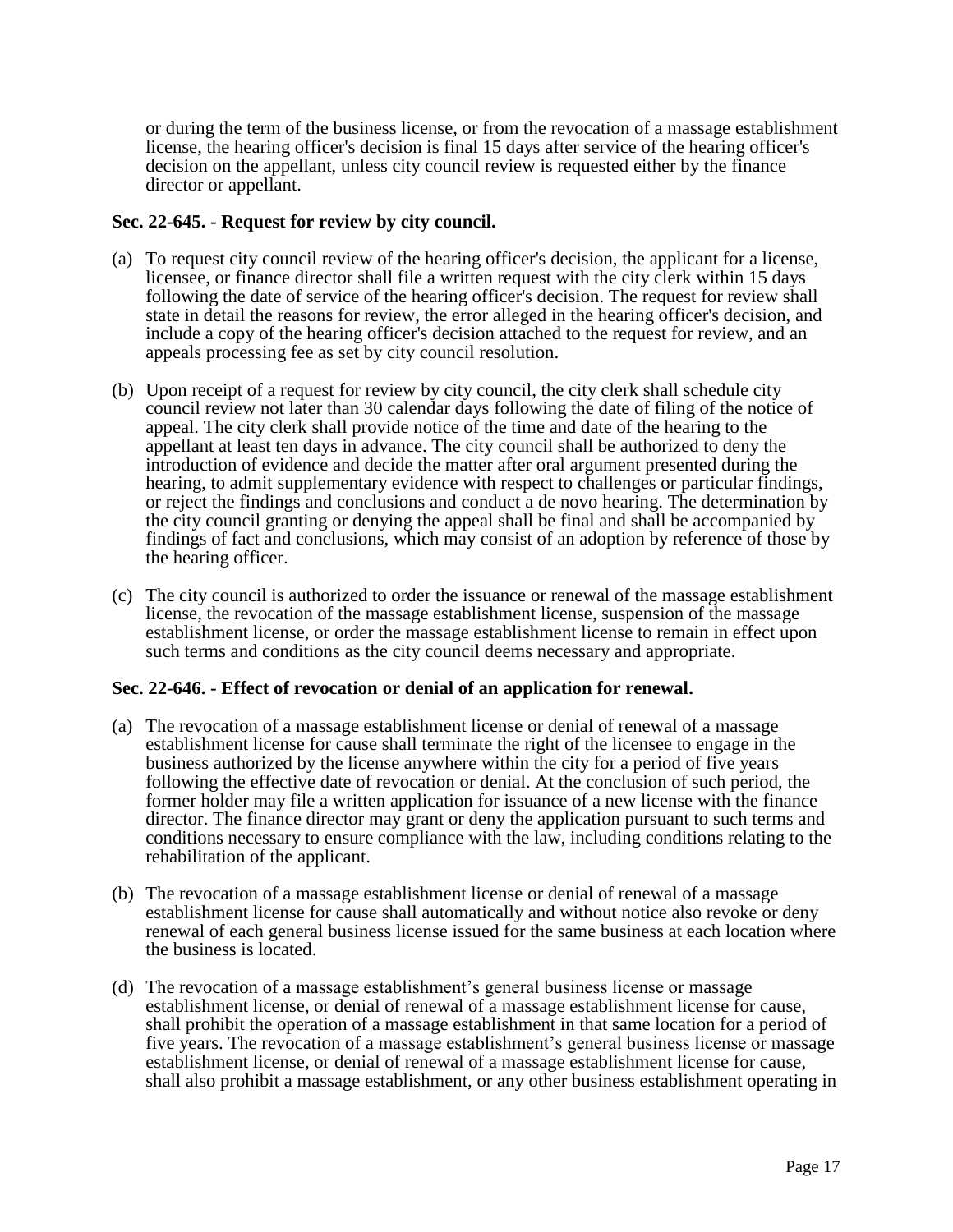the same location, from using the same name and/or same phone number as the revoked or denied massage establishment for a period of five years.

- (e) If a massage establishment's general business license or massage establishment license is revoked or renewal of a massage establishment license is denied for cause, neither the spouse, child, brother, sister or parent of the holder of the revoked license nor a person possessing an ownership interest in the business for which the license was revoked or who was an employee thereof shall be entitled to issuance of a massage establishment license for the business.
- (f) For purposes of this article, denial of renewal of a massage establishment license "for cause" means denial of renewal pursuant to subsections (a)(1)-(3) or (b) of section 22-619.

#### **Sec. 22-647. - Operation with revoked, suspended, or non-renewed license.**

It is unlawful for any person to engage in, conduct or carry on, or to permit to be engaged in, conducted or carried on, in or upon any premises in the city, the application of massage or the operation of a massage establishment if such person's license has been revoked, suspended, or denied renewal.

### **DIVISION 5. - OFF-PREMISES MASSAGE THERAPISTS**

### **Sec. 22-650. - Requirements for home occupation massage therapists.**

- (a) It shall be unlawful to conduct massage therapy as a home occupation massage therapist without obtaining a valid and unrevoked CAMTC certificate and a home occupation business license pursuant to this Code. A home occupation massage therapist who lives within the city and operates out of his/her home must comply with the city's zoning and business license procedures.
- (b) Home occupation massage therapists shall comply with all of the provisions of this article, except that a home occupation massage therapist need not comply with the facilities requirements of section 22-683.
- (c) The location at which the home occupation massage therapist conducts his/her massage therapy business shall be subject to inspections pursuant to section 22-688.

### **Sec. 22-651. - Requirements for off-premises massage therapists.**

- (a) It shall be unlawful to conduct massage therapy as an off-premises massage therapist without obtaining a valid and unrevoked CAMTC certificate.
- (b) An off-premises massage therapist shall comply with all of the provisions of this article except that an off-premises massage therapist need not comply with the facilities requirements of section 22-663.
- (c) Whenever an off-premises massage therapist conducts his/her massage business at any business or commercial establishment that is open to the public, that portion of the business or commercial establishment at which the off-premises massage therapist conducts his/her massage therapy business shall be subject to inspections pursuant to section 22-668. Whenever the off-premises massage therapist conducts his/her massage business at any place other than a business or commercial establishment that is open to the public, the city's agents may enter and inspect the premises or property to the extent authorized by law.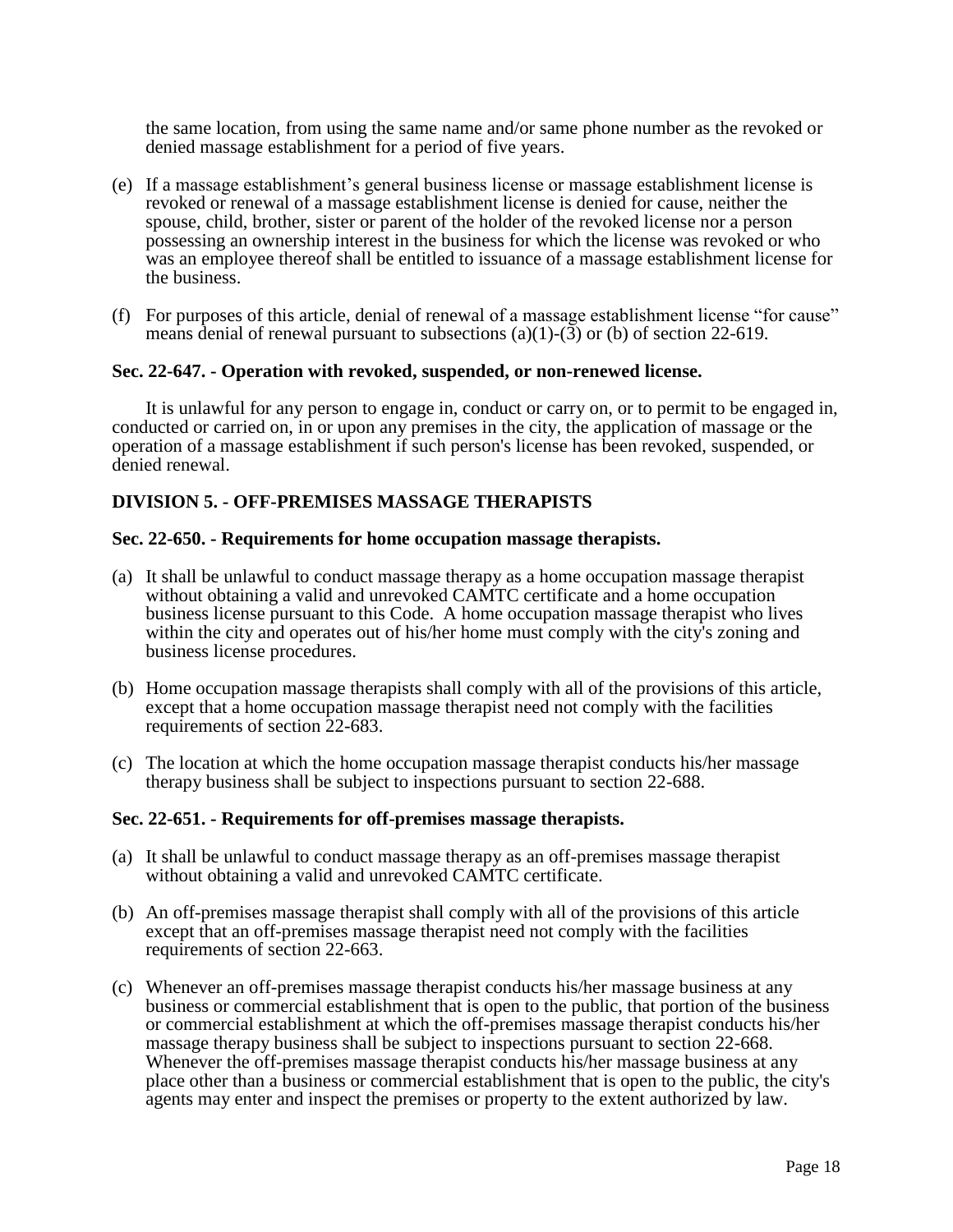## **Sec. 22-652. - Exemption for businesses at which off-premises massage therapy business is conducted.**

- (a) The owner and/or operator of a business at which off-premises massage therapy is conducted is not required to obtain a massage establishment license pursuant to this article, as long as the primary purpose of the business is not massage therapy. The business shall not be required to remain closed during the particular hours provided in this article; however, massage therapy shall only occur during the regular business hours of that business.
- (b) The finance department, with input from any other department of the city, or any other appropriate agency or entity, shall be vested with discretion in determining the primary purpose of the business. If the finance department determines a business is operating as a massage establishment, notice of such determination and notice of the requirement to obtain a massage establishment license shall be sent to the business.

### **Sec. 22-653. - Special and charitable events within the city.**

- (a) Massage therapists holding a valid and unexpired CAMTC certificate may volunteer their massage services at special events, charitable events, or non-profit events that have obtained required permits from the city. The holders of CAMTC certificates may volunteer at these events without having to obtain any additional permits from the city.
- (b) Each massage therapist shall wear his/her CAMTC identification card on his/her outermost garment when working as a massage therapist a special or charitable event in the city.

## **DIVISION 6. - OPERATION OF BUSINESS AND CONDITIONS OF FACILITIES**

### **Sec. 22-680. - Compliance with article.**

It is unlawful for any person to engage in, conduct or carry on, or to permit to be engaged in, conducted or carried on, in or upon any premises in the city, the application of massage or the operation of a massage establishment in violation of the terms of this article, or in violation of any of the terms and conditions of any license issued pursuant to this article.

### **Sec. 22-681. - Closed hours.**

It is unlawful for a massage establishment to be open and carry on massage operations between the hours of 9:00 p.m. and 8:00 a.m. of the following day. All customers, patrons and visitors must be excluded from the massage establishment premises during those hours.

### **Sec. 22-682. - Alcoholic beverages.**

It is unlawful for any person to sell, give, dispense, provide or keep, or cause to be sold, given, dispensed, provided or kept, any alcoholic beverage, as defined in the California Business and Professions Code § 23004, on the premises of any massage establishment or in conjunction with any massage business.

### **Sec. 22-683. - Massage establishment facilities.**

Except as otherwise provided by this article a massage establishment license shall not be issued until an inspection by the city reveals that the establishment complies with each of the following minimum requirements: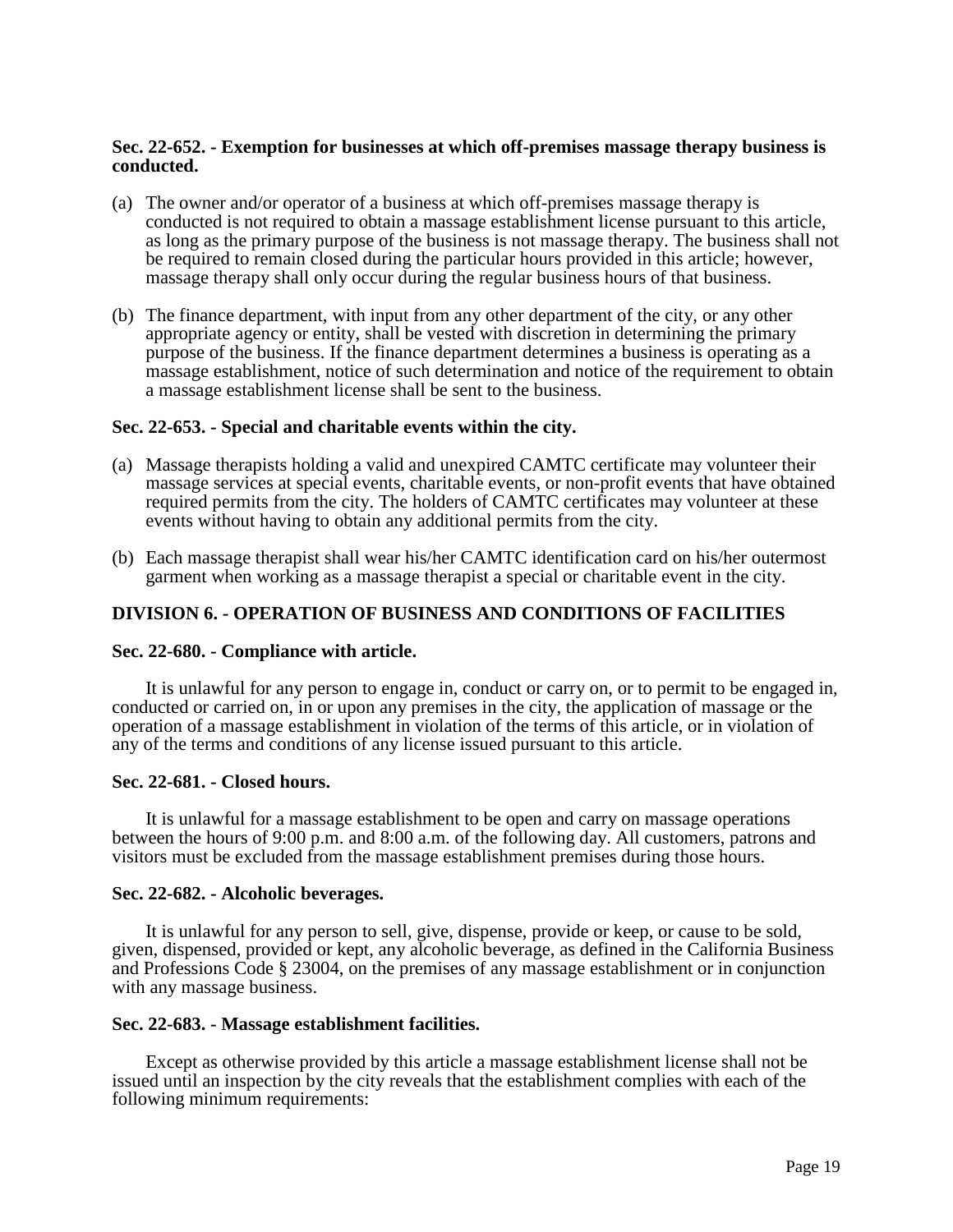- (1) The premises and restrooms comply with the current California Building Standards Code, beginning with Title 17 of the California Code of Regulations. All plumbing and electrical installations in the massage establishment must have been installed under permit and inspection by the building department, and installed in accordance with the California Building Standards Code.
- (2) In any massage establishment which employs more than two massage therapists performing on-site massages simultaneously, separate restroom facilities shall be provided for each gender in convenient locations. All restroom facilities shall be equipped with self-closing doors opening in the direction of ingress to such facilities.

Upon a showing of good cause, the community development director may exempt a massage establishment from the requirement to maintain separate restroom facilities.

## **Sec. 22-684. - Sanitation and decency.**

- (a) Every portion of a massage establishment, including appliances and apparatus, shall be kept clean and be operated in a sanitary condition.
- (b) All massage establishments shall provide clean laundered sheets and towels in sufficient quantity which shall be laundered after each use, and stored in a sanitary manner. Receptacles shall be provided for the storage of soiled linens and paper towels.
- (c) Wet and dry heat rooms, shower compartments, and toilet rooms shall be thoroughly cleaned each business day. Bathtubs shall be thoroughly cleaned after each use.
- (d) Massages may not be carried on within any separate cubicle, room, booth or area within a massage establishment, which is fitted with a door capable of being locked. Additionally, except when there is no staff available to assure security for massage therapy patrons and staff who are behind closed doors, all reception and hallway doors must remain unlocked during business hours.
- (e) All massage therapists shall wear garments which cover the entire body, exclusive of the head, neck, arms, legs, hands and feet. The massage therapist must be fully covered from a point not more than four inches above the center of the kneecap to the base of the neck, excluding the arms. Such garments shall not be transparent and must be maintained in a clean and sanitary condition.

## **Sec. 22-685. - Prohibited conduct.**

- (a) It is unlawful for any massage therapist, to directly or indirectly, offer, administer, touch, or perform massage to a customer's specified anatomical areas.
- (b) A patron's specified anatomical areas must be fully draped at all times while any employee of the massage establishment, massage therapist or person is in the massage therapy cubicle or room.
- (c) It is unlawful for any massage therapist to perform massage without first draping the client. If at any time the draping falls off or is removed, the massage must stop until the client is redraped.

## **Sec. 22-686. - Register and list of services.**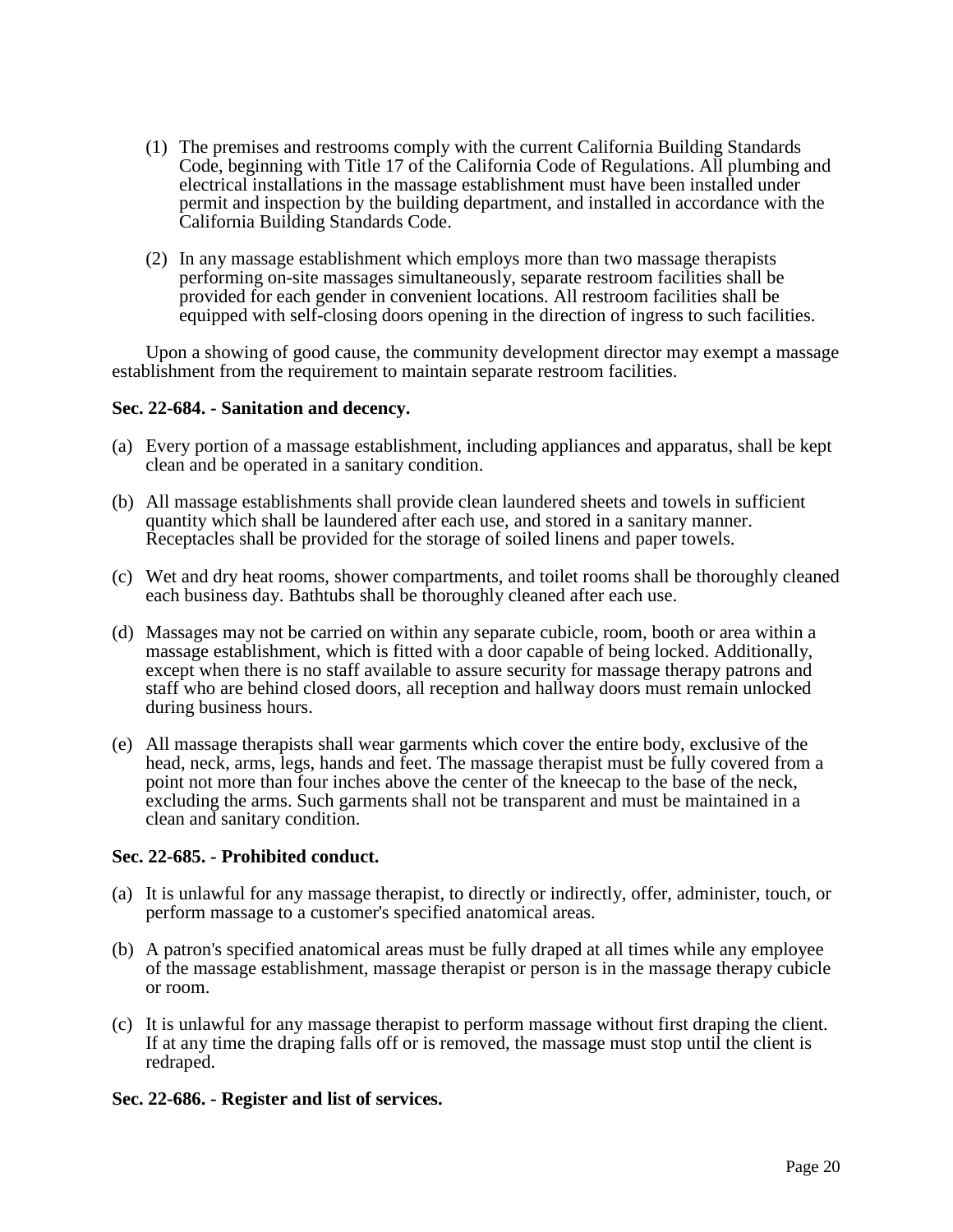- (a) The licensee of a massage establishment shall maintain a current register of all persons employed as massage therapists by the massage establishment, on a form provided by the city. The register shall include the full name, date of birth, current address, phone number, CAMTC certificate number, and the CAMTC certificate expiration date of each employee. This register shall be available for inspection to city personnel at all times during regular business hours.
- (b) A list of the services available and the price of such services shall be posted in an open and conspicuous public place on the premises. The services shall be described in readily understandable language. No massage establishment owner, operator, manager or person in charge of, or in control of, the massage establishment shall permit, and no massage therapist shall offer to perform, any services other than those posted.

## **Sec. 22-687. - Prohibition against warning devices.**

The presence of any device which can be utilized as an early warning system, to alert the employees or operator of a massages establishment to the presence of law enforcement or local authorities on the premises is prohibited in any massage establishment. Such prohibited devices include, but are not limited to, light or music dimmers, electronic detection devices, external or internal video equipment and alarm systems other than those used for fire alarms.

### **Sec. 22-688. - Inspections.**

Representatives of the city, including but not limited to members of the police department and any fire protection district of jurisdiction, may, at any time, with or without prior notice, inspect the subject premises and investigate the manner of the operation of the massage establishment to insure that it is operating in compliance with this article.

### **Sec. 22-689. - Massage establishment license and CAMTC certificate posting requirements; identification cards.**

- (a) The original massage establishment license and original CAMTC certificate for each massage therapist working at the establishment shall be displayed in a conspicuous public place on the premises. It shall be unlawful to display photocopies of licenses or certificates. The massage establishment licensee shall be responsible for ensuring each massage therapist's certificate is displayed in a conspicuous place on the premises.
- (b) Each massage therapist must wear his or her CAMTC identification card on his/her outermost garment when working in a massage establishment or at a business for the purpose of performing massage.

### **Sec. 22-690. - Change of business name or location.**

Except as otherwise provided by this article, no person granted a license pursuant to this article shall operate under any name or conduct his, her or its business at any location not specified in his/her or its license. If the business name, facilities and/or location is changed, a new license shall be obtained.

### **Sec. 22-691. - Schools of massage.**

No massage establishment shall use the facilities or premises of a school of massage in connection with the operation of a massage establishment. Students in training at a recognized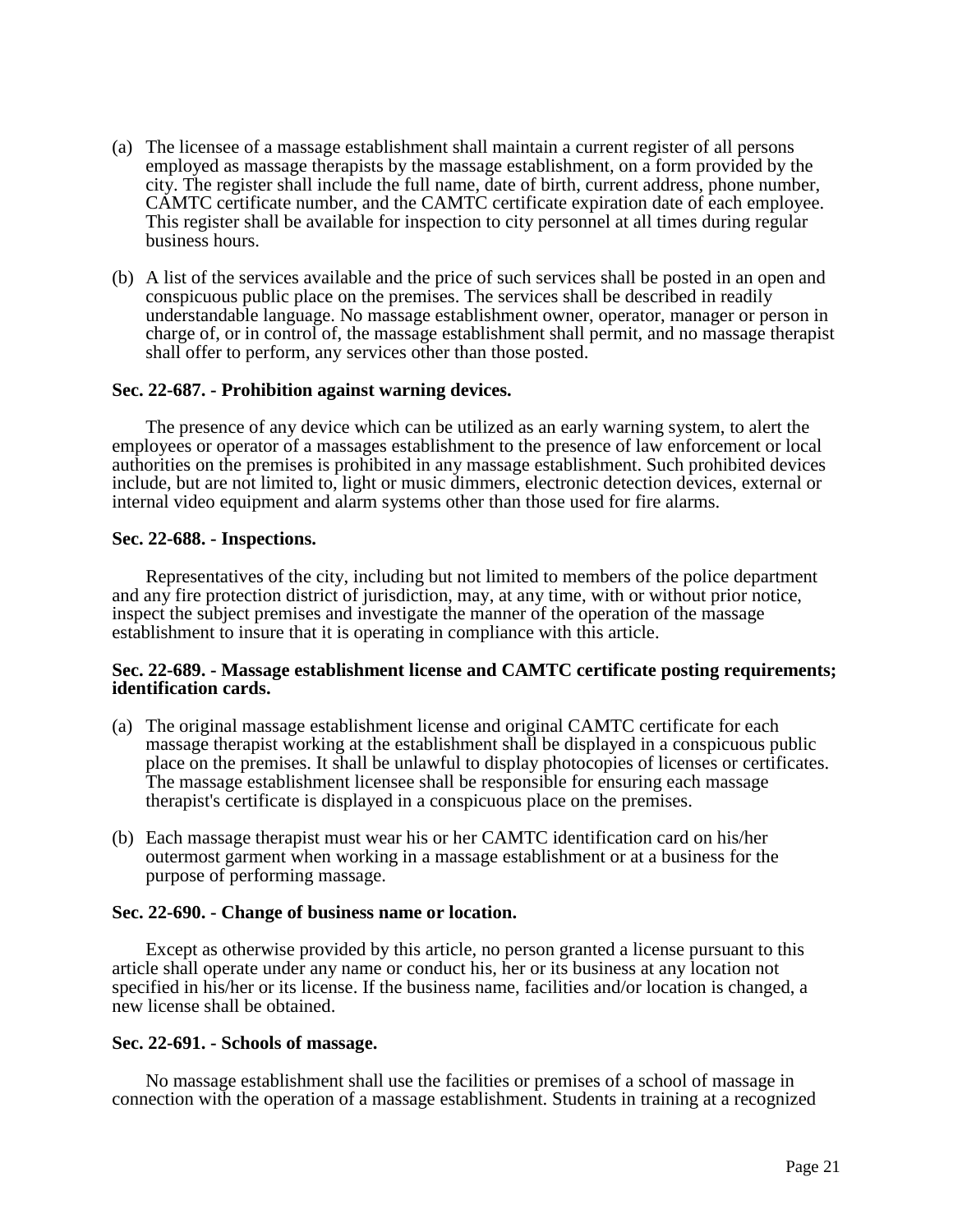school of massage may perform a massage on a member of the general public while on the premises of the school of massage in compliance with the following requirements:

- (1) The student performs the massage only under the direct personal supervision of an instructor certified by: the California Department of Consumer Affairs Bureau for postsecondary and vocational education, a state-approved educational facility, an approved national massage organization or association, or similar organization; and
- (2) Massage is performed in compliance with sections 22-683 and 22-684 of this article.

### **Sec. 22-692. - Prohibited advertising practices.**

It is a violation of this article for any person who does not possess a valid and unexpired CAMTC certificate, and for any massage establishment that employs or retains such a person, to:

- (1) State or advertise or put out any sign, card, or other device, or to represent to the public through any print or electronic media, that such person is certified, registered or licensed by a governmental agency as a massage therapist; or
- (2) Hold oneself out of use the title of "certified massage therapist" or "certified massage practitioner" or any other term, such as "licensed," "registered," or "CMT," that implies or suggests that the person is the holder of a certificate issued by CAMTC.

## **Sec. 22-693. - Employment of minors prohibited.**

- (a) No massage establishment shall employ any person under 18 years of age as a massage therapist or in any other capacity.
- (b) This section shall not prohibit a business, where massage is not the primary purpose of the business, from employing individuals under 18 years of age. However, massage therapists must still be at least 18 years of age.

### **Sec. 22-694. - Massage therapy services rendered to minors prohibited.**

No massage therapist shall perform, cause to be performed, or allow to be performed, any massage on any person under the age of 18, except at the special instance, request, and with the express written consent of a parent, guardian, or other person in lawful custody of the minor upon whose behalf the massage service is requested.

## **DIVISION 7. - ENFORCEMENT**

### **Sec. 22-700. - Separate offense for each day.**

Any person who violates any provision of this article shall be guilty of a separate offense for each and every day during any portion of which any such person commits, continues, permits, or causes a violation thereof and, shall be punished accordingly.

### **Sec. 22-701. - Public nuisance.**

Any use or condition caused or permitted to exist in violation of any of the provisions of this article shall be and is hereby declared a public nuisance and may be abated by the city pursuant to the City's Neighborhood Enhancement Code, Chapter 50 of this Code.